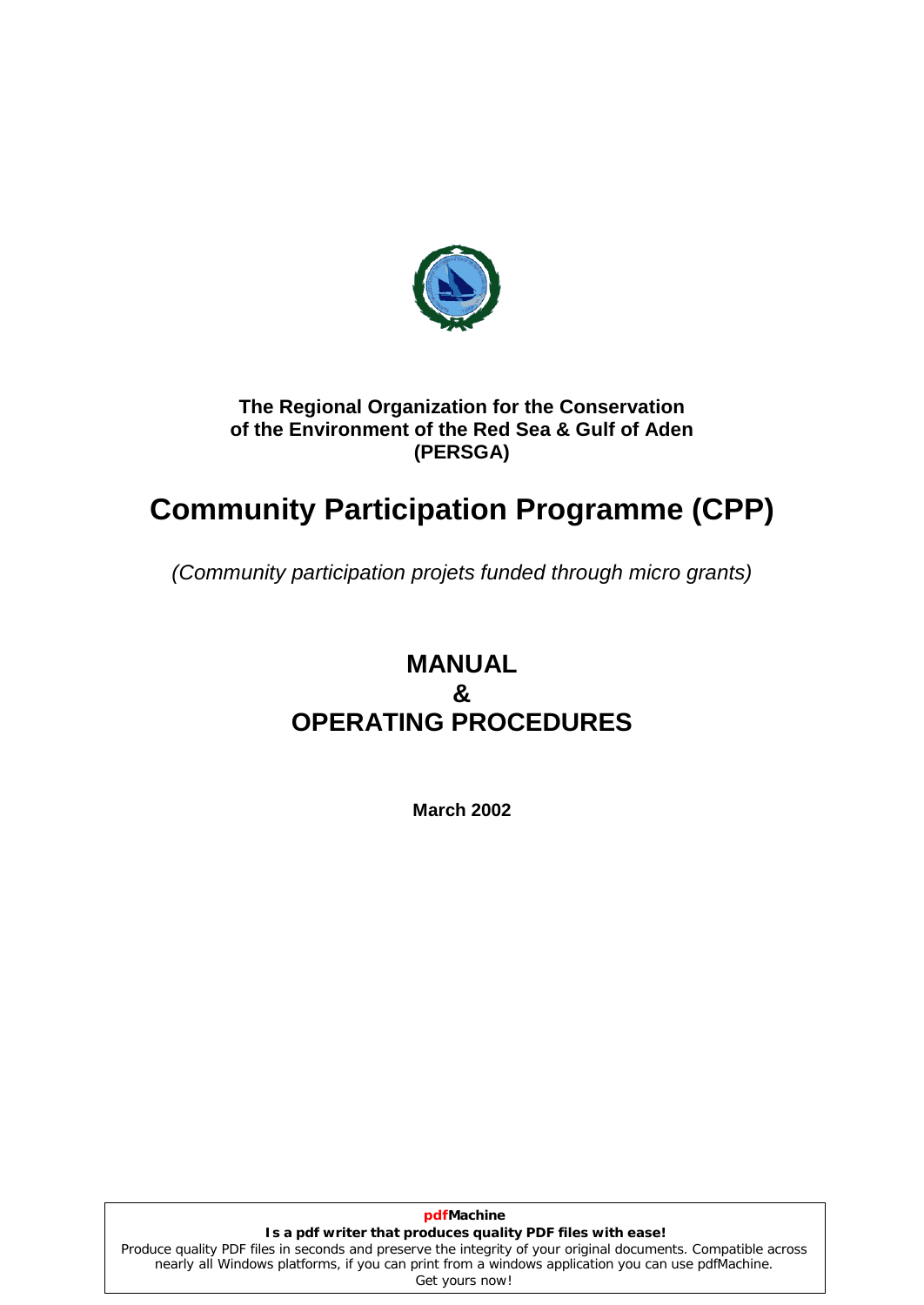# **TABLE OF CONTENTS**

**PAGE** 

| 4. CPP Regional & Country Programme Strategy (CPS) |  |
|----------------------------------------------------|--|
|                                                    |  |
|                                                    |  |
|                                                    |  |
|                                                    |  |
|                                                    |  |
|                                                    |  |
|                                                    |  |
|                                                    |  |
|                                                    |  |
|                                                    |  |
|                                                    |  |
|                                                    |  |
|                                                    |  |
|                                                    |  |
|                                                    |  |
|                                                    |  |
|                                                    |  |
|                                                    |  |
|                                                    |  |
|                                                    |  |

PERSGA/CPP Manual & Operating Instructions

 $\mathbf{1}$ 

#### pdfMachine Is a pdf writer that produces quality PDF files with ease!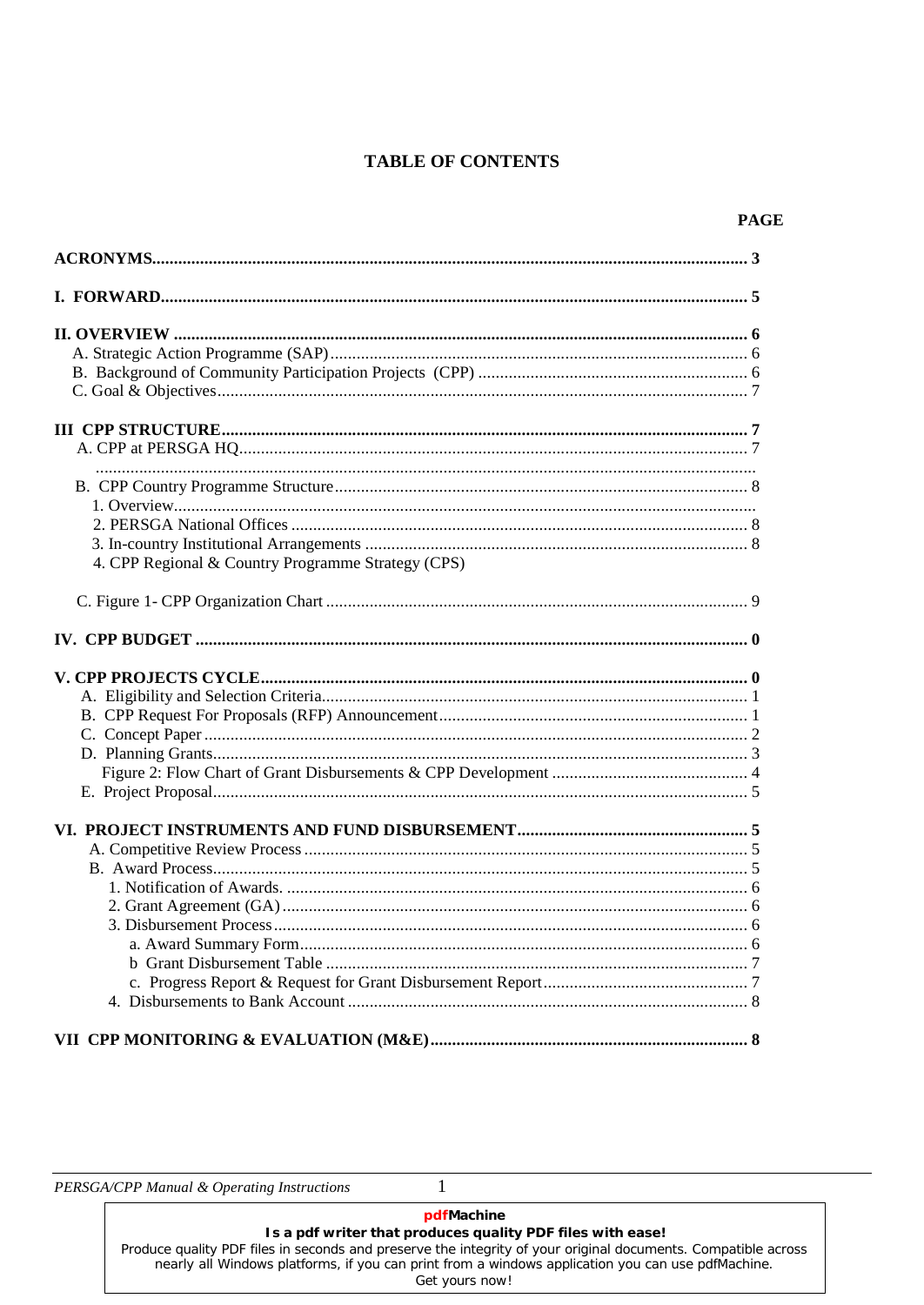| 2. Quarterly Progress Report & Request for Grant Disbursement (by Grantee) |  |
|----------------------------------------------------------------------------|--|
|                                                                            |  |
|                                                                            |  |
|                                                                            |  |
|                                                                            |  |
|                                                                            |  |
|                                                                            |  |
|                                                                            |  |

## **ANNEXES**

| Annex No. 1. Responsibilities For CPP At Regional Level         |
|-----------------------------------------------------------------|
| <b>Annex No. 2 National Level Supervision</b>                   |
| Annex No. 3. Basic Model Grant Agreement                        |
| <b>Annex No. 4. Award Summary Form</b>                          |
| <b>Annex No. 5. Grants Disbursement Table</b>                   |
| Annex No. 6. Progress Report and Request For Grant Disbursement |
| Annex No. 7. Site Visit Report                                  |
| Annex No. 8. Final Report                                       |
| Annex No. 9. Assessment of Lessons Learned                      |
|                                                                 |

**Annex No. 10 Semi-Annual Progress Report**

# **APPENDIX**

- **Appendix I: Guidelines for Proposal Submission**
- **Appendix II: Proposal Cover Page**
- **Appendix III: Proposed Total Project Budget**
- **Appendix IV: Project Work Plan and Monitoring Schedule**

*PERSGA/CPP Manual & Operating Instructions* 2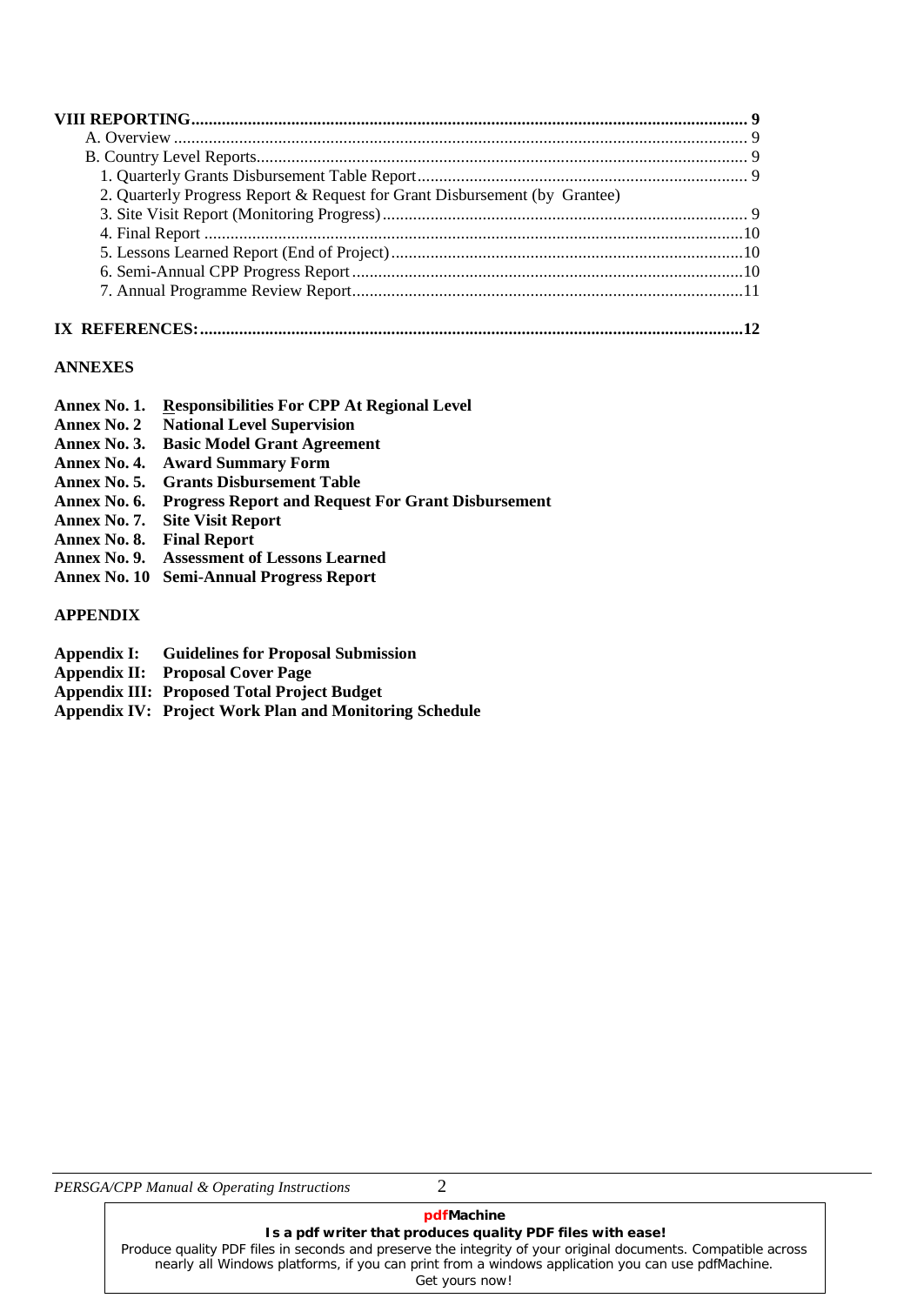# **ACRONYMS**

| <b>CBO</b>    | <b>Community-Based Organizations</b>                                               |
|---------------|------------------------------------------------------------------------------------|
| <b>CPS</b>    | <b>Country Programme Strategy</b>                                                  |
| <b>CPP</b>    | <b>Community Participation Projects</b>                                            |
| <b>CTA</b>    | <b>Chief Technical Advisor</b>                                                     |
| <b>GA</b>     | <b>Grant Agreement</b>                                                             |
| <b>GEF</b>    | Global Environment Facility/UNDP                                                   |
| FP            | <b>Focal Point</b>                                                                 |
| HQ            | Headquarters (PERSGA)                                                              |
| LS            | Lead Specialist                                                                    |
| M&E           | Monitoring & Evaluation                                                            |
| <b>NGO</b>    | Non Government Organization/s                                                      |
| <b>NHI</b>    | National Host Institution                                                          |
| <b>NPC</b>    | National Programme Coordinator                                                     |
| <b>NSC</b>    | National Steering Committee                                                        |
| PAP           | Public Awareness Programme                                                         |
| PC            | PERGSA Project Coordinator                                                         |
| <b>PERSGA</b> | the Regional Organization for the Conservation of the Environment of the Red Sea & |
|               | Gulf of Aden                                                                       |
| <b>RFP</b>    | <b>Request for Proposals</b>                                                       |
| <b>RSGA</b>   | Red Sea & Gulf of Aden Region                                                      |
| <b>RSC</b>    | <b>Regional Steering Committee</b>                                                 |
| <b>RPC</b>    | Regional Programme Coordinator                                                     |
| <b>SAP</b>    | Strategic Action Programme (for Red Sea & Gulf of Aden)                            |
| <b>SC</b>     | <b>Steering Committee</b>                                                          |
| <b>SGP</b>    | Small Grants Programme- UNDP/GEF                                                   |
| TF            | <b>Task Force</b>                                                                  |
| <b>TOT</b>    | Training of Trainers                                                               |
| <b>UNDP</b>   | United Nations Development Programme                                               |
| <b>UNEP</b>   | <b>United Nations Environment Programme</b>                                        |
| WG            | <b>Working Group</b>                                                               |

*PERSGA/CPP Manual & Operating Instructions* 3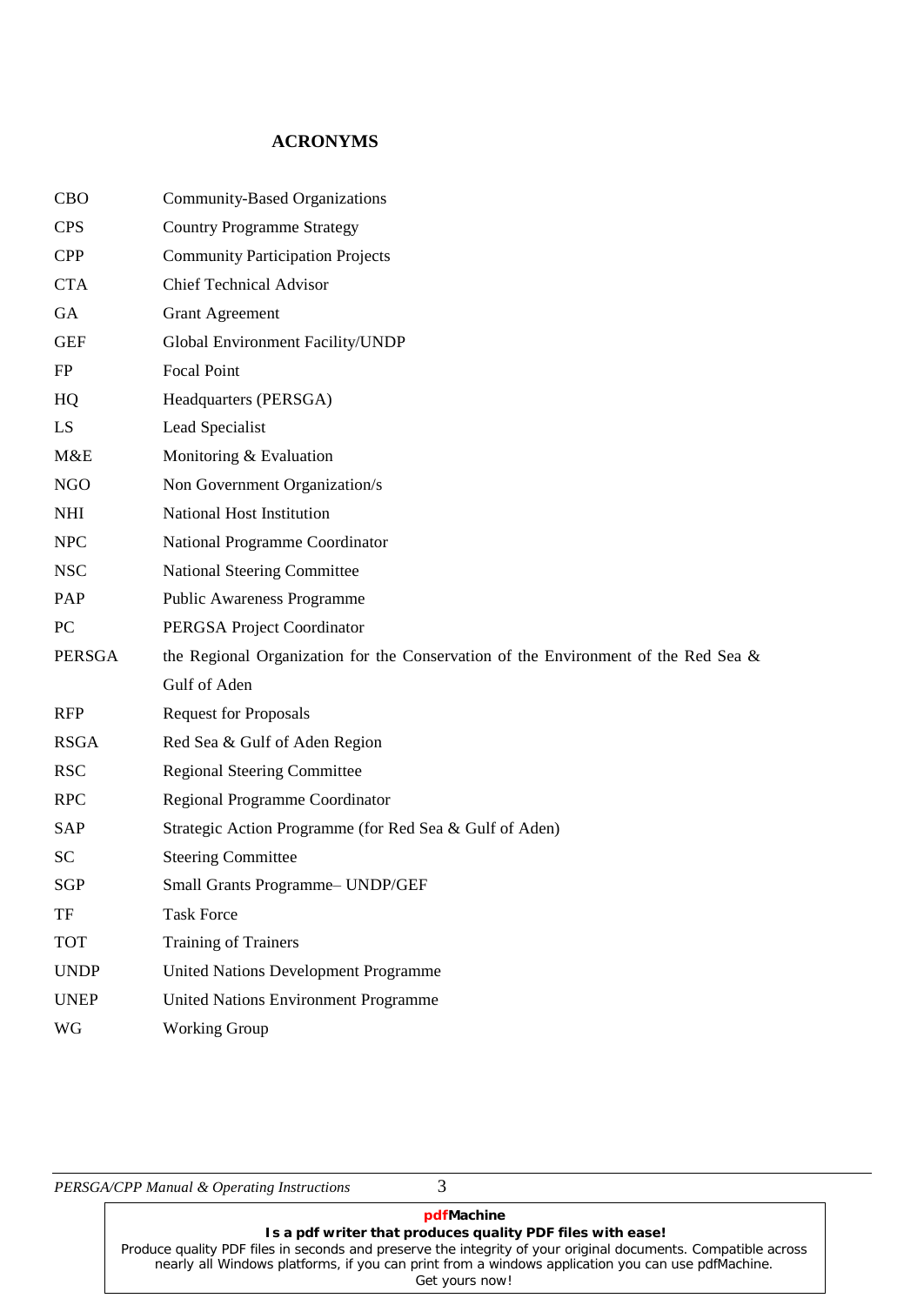*PERSGA/CPP Manual & Operating Instructions* 4

#### **pdfMachine Is a pdf writer that produces quality PDF files with ease!**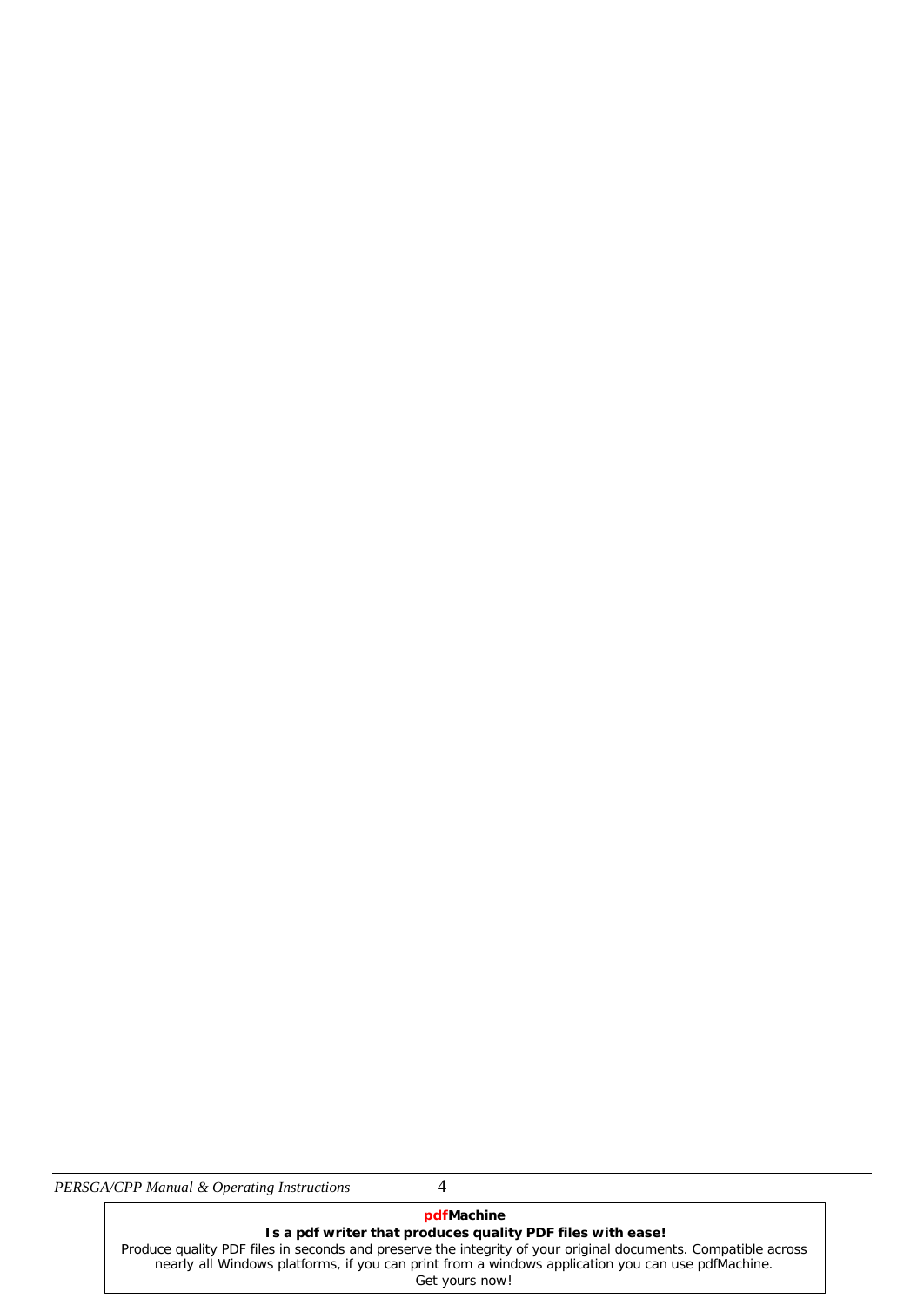## **I. FORWARD**

This Manual provides procedures and guidelines for the management and implementation of the PERSGA Community This Manual provides procedures and guidelines for the management and implementation of the PERSGA Community<br>Participation Projects (CPP). Much of the methodology and reporting practices of the UNDP's Global Environment Facility (GEF) Small Grants Programme (SGP) has been utilized in the design of CPP. SGP is an excellent field-tested model with many years of operational experience and many lessons were learned from those experiences. In addition, methodology and reporting procedures of community participation and micro-grants programmes of several other organizations were studied. Some of the most practical and appropriate concepts and procedures are incorporated in this document.

Appendix I to this document contains Guidelines for Non-Governmental Organizations (NGOs) and Community-Based Organizations (CBOs) and other potential grantees to assist them in preparing a grant project proposal for CPP funding. The guidelines also include criteria for eligibility and selection, as well as proposal format and submission and several model forms to facilitate proposal development and submission. This manual and operating procedures are expected to satisfy the needs of the various managers, implementers, partners, and stakeholders of the CPP at the national and the regional levels.

The Manual is the result of a comprehensive field assessment of issues of concern affecting public awareness of the need to protect marine and coastal resources in the Red Sea and Gulf of Aden Region (RSGA). The assessment included meetings with Ministers of environment, social affairs, fisheries, transport, tourism and maritime resources, as well as meetings with staff of UNDP projects and the Social Fund for Development as well as a study of the GEF Small Grants Programme experiences. Site visits were also conducted to target areas, to Non-Governmental Organizations (NGOs), community-based organizations (CBOs) and fisheries cooperatives. Focus group discussions, held in the designated areas, were attended by community leaders, local authorities, donors and NGOs and other stakeholders to identify priorities and strategies.

*PERSGA/CPP Manual & Operating Instructions* 5

#### **pdfMachine Is a pdf writer that produces quality PDF files with ease!**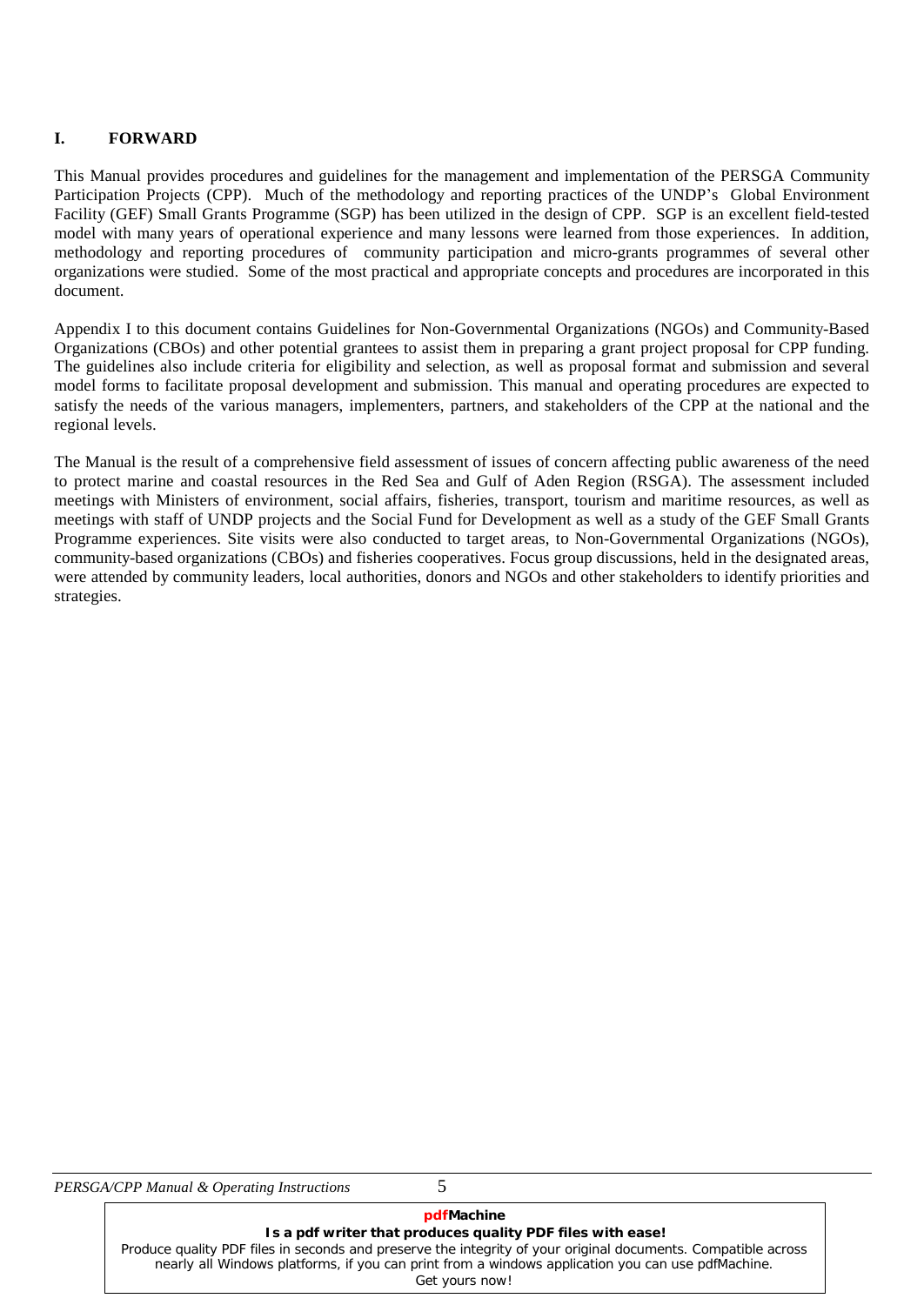# **II. OVERVIEW**

## **A. Strategic Action Programme (SAP)**

The Regional Organization for the Conservation of the Environment of the Red Sea and Gulf of Aden (PERSGA) is currently implementing the Strategic Action Programme (SAP) for the Red Sea and Gulf of Aden.

SAP is a GEF-funded project (UNDP, UNEP and World Bank) which aims to establish a regional framework for the protection of the environment and the sustainable development of coastal and marine resources of the countries of the Red Sea and the Gulf of Aden. The project is multi-faceted and has been divided up into six interconnected components dealing with the following issues:

- Institutional strengthening to facilitate regional cooperation.
- Institutional strengthening to facilitate regional cooperat<br>• Reduction of navigation risks and marine pollution.
- Reduction of navigation risks and marine pollution.<br>Sustainable use and management of living marine resources.  $\bullet$
- Habitat and biodiversity conservation
- Development of regional network of marine protected areas.
- Support for integrated coastal zone management.

## **B. Background of Community Participation Projects (CPP)**

The PERSGA Community Participation Projects (CPP) will provide grants of up to US\$20,000 to NGOs/CBOs, associations, research institutions, private sector or individuals for activities that address local, national, regional and environmental issues related to the PERSGA areas of concern. PERSGA expects that proposing organizations will ensure the involvement of women, youth and other marginalized groups in its activities and interests. Local projects with regional implications will be given priority.

Community Participation Projects (CPP) is rooted in the belief that regional environmental problems can only be addressed adequately if local people are involved. With grant funds combined with local contributions, communities can undertake activities that will make a significant difference in their lives and in their environment. Activities will be directed to building the capacities of communities and local NGOs/CBOs to address local and regional concerns. Such activities could prove to be an invaluable source for partnership and participation to improve environment and raise awareness of environmental issues.

The core of the PERSGA/CPP is grant-making to eligible NGOs and CBOs to implement priority PERSGA activities identified in the Country Programme Strategy (CPS.) The CPP recognizes the essential role that households, communities, and NGOs, applying locally appropriate solutions, can play in conserving bio-diversity, reducing the likelihood of adverse climate change, and protecting international waters. The CPP operates on the premise that people will be empowered to protect their environment when they are organized to take action, have a measure of control over access to the natural resource base, have the necessary information and knowledge, and believe that their social and economic well-being is dependent on sound long-term resource management. The CPP tries to provide alternative sustainable livelihoods to communities who may otherwise be obliged to overexploit their natural resources. When communities perceive a direct benefit from CPP-funded interventions, the sustainability of project activities and objectives is greatly increased.

NGOs/CBOs, associations, research institutions and other entities are encouraged to develop interventions in response to priority needs that affect the conservation of the environment and the well-being of the inhabitants of coastal areas. The

*PERSGA/CPP Manual & Operating Instructions* 6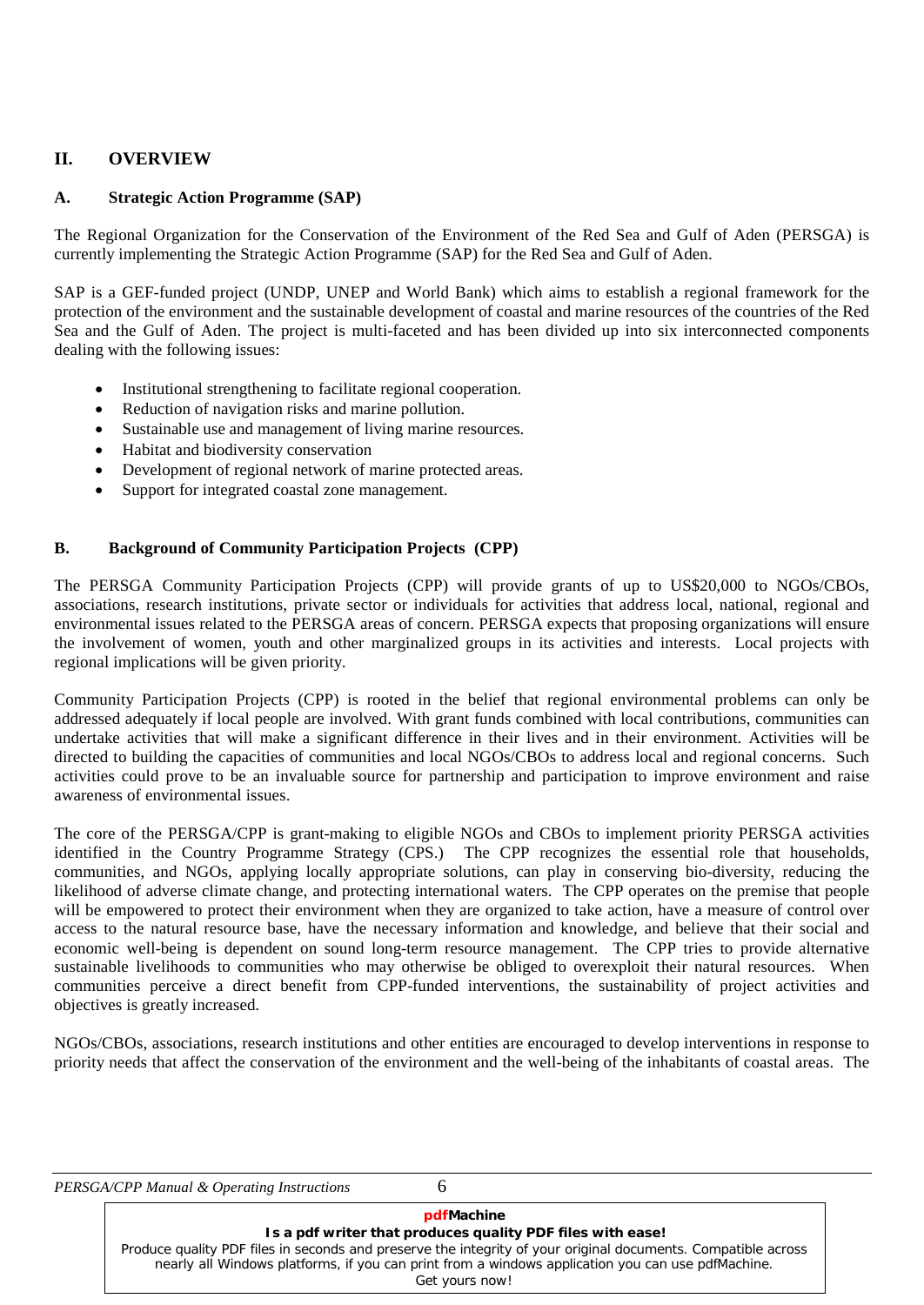proposed activities should be effective, transparent, responsive and accountable to the membership of the proposing NGO/CBO or other organizations.

## **C. Goal & Objectives**

The specific goal of the Community Participation Projects (CPP) is to provide financial and technical support to local environmental and community groups, organizations, research institutions, private sector firms and/or individuals to undertake micro projects and demonstration activities in partnership with stakeholders and other agencies that raise public awareness and apply sustainable resources development in coastal and marine areas -- and to assist in building up the capacity of NGOs to achieve this goal.

The main objective of PERSGA CPP is to raise environmental awareness of decision-makers and the public towards issues and opportunities that exist in coastal areas. Specifically the CPP objectives are to:

- a) enhance public awareness of the importance of coastal and marine resources in the region,
- b) promote the active role of the public in their conservation, and
- c) access communities and assist them in accepting and adopting *best practices* and new understanding oftheir coastal environment as a source of economic support and an improved quality of life.

It is important to incorporate the needs of local communities in the CPP as this is an important incentive to mobilize these communities to address local and regional environmental problems. Also, mobilizing local and national resources (including in-kind contributions, particularly in the form of technical assistance), will increase the sense of community and national ownership of the CPP and will facilitate sustainability of projects initiated with CPP grants and of the programme as a whole.

CPP projects should incorporate participatory monitoring and assessment into their design and implementation. This will further enhance the involvement of affected communities and stakeholders in CPP, provide for better correction during implementation and ensure that lessons are articulated and learned by the participants themselves. The involvement of key further enhance the involvement of affected communities and stakeholders in CPP, provide for better correction during<br>implementation and ensure that lessons are articulated and learned by the participants themselves. The i understanding.

# **III. CPP STRUCTURE**

## **A. CPP at PERSGA HQ**

## **1. Overview**

The institutional structure established to manage the CPP is based on a decentralized, country-driven vision that enables more democratic and effective participation of the CPP stakeholders and communities. This will be achieved through:

- rigorous focusing of projects;
- consistency with GEF criteria;
- increased capacity building and technical assistance;  $\bullet$
- better monitoring and evaluation; and
- more effective outreach.

*PERSGA/CPP Manual & Operating Instructions* 7

#### **pdfMachine Is a pdf writer that produces quality PDF files with ease!**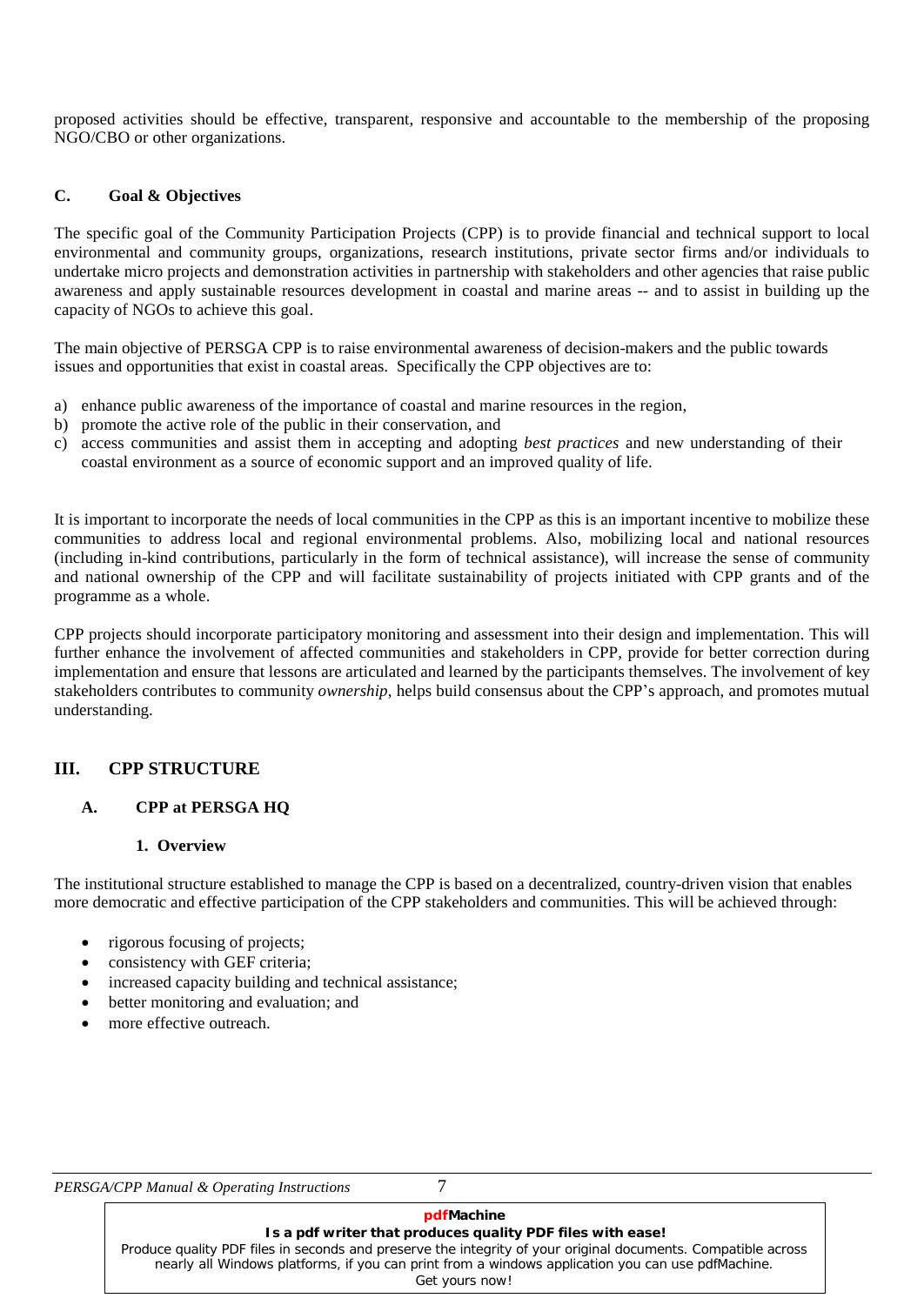To ensure a high level of coordination and backstopping, strategic planning, and support, a Regional Steering Committee (RSC) will be formed. The membership of the RSC will consist of, but not limited to, Secretary General, Project Manager, PERSGA Coordinator (PC), Public Awareness Programme (PAP) Lead Specialist (LS) and UNDP Programme Coordinator.

Lead Specialists of the various SAP components will provide knowledge, technical expertise and close follow-up that will ensure sound direction of the CPP. PERSGA will approve all CPP grant proposals and will arrange to disburse grant funds to each country office.

Regional Coordination : In the interim period, PAP Lead Specialist will act as the regional programme coordinator . (See n<br>Annex 1 – Responsibilities for CPP at Regional Level.)<br>Annex 1 – Responsibilities for CPP at Regional Level.)

# **B. CPP Country Programme Structure**

## **1. National Coordinator**

The CPP operates in a decentralized and country-driven manner through the National Coordinator and the National Steering Committee (NSC).

The NSC will be composed of PERSGA Focal Point, each country's UNDP representative or his/her delegate, Ministry of Environment, local administration, donor agencies, local active NGOs/CBOs, academic and scientific institutions, PERSGA Task Force (TF) member and the National Programme Coordinator (NPC) in addition to representatives of the private sector and Task Groups members. This Committee is created to help plan, coordinate and implement the CPP in accordance with PERGSA SAP. It offers a venue where planning, coordination and implementation of work amon accordance with PERGSA SAP. It offers a venue where planning, coordination and implementation of work among all partners can regularly take place. (See Annex 2 – National Level Supervision.)

The above approach has potential to be applicable in the RSGA Region, utilizing PERSGA outreach and experience accumulated during recent years. The National Programme Coordinators have established good networks with country governments, local administration authorities, international donors, NGOs, CBOs and local stakeholders and therefore are the key implementers of the CPP. The working group members, including volunteers, act as links with local stakeholders and can provide strong involvement through promotion, communication and coordination. *See CPP Organization Chart on page 10.*

# **2. PERSGA National Offices**

It is the objective of PERSGA to establish formal offices for its operations in each country. PERSGA recognizes It is the objective of PERSGA to establish formal offices for its operations in each country. PERSGA recognizes<br>that it is important to maintain a local presence in order to pursue it's strategic development plans on a ful basis. It is necessary for PERSGA to be accessible to the public and private sectors to deal with the daily issues that arise in its development programme

In the interim period before the office is established, the National Programme Coordinator (NPC) will perform the additional duties of a PERSGA Representative. The NPC will also seek to solidify an institutional arrangement with a viable local NGO or other private or public sector entity that will be willing and able to host the supervisory and office staff that will carry out the PERSGA Community Participation Projects.

## **3. In-country Institutional Arrangements**

An in-country arrangement should be established with the UNDP, a national agency or preferably, a national host institution (NHI), such as a reputable and respected national umbrella NGO, that can provide critical technical support and administrative services in implementing the CPP. However the entity providing the institutional arrangement will, for the

*PERSGA/CPP Manual & Operating Instructions* 8

| <b>pdfMachine</b>                                                                                                                                                                                                  |
|--------------------------------------------------------------------------------------------------------------------------------------------------------------------------------------------------------------------|
| Is a pdf writer that produces quality PDF files with ease!                                                                                                                                                         |
| Produce quality PDF files in seconds and preserve the integrity of your original documents. Compatible across<br>nearly all Windows platforms, if you can print from a windows application you can use pdfMachine. |
| Get yours now!                                                                                                                                                                                                     |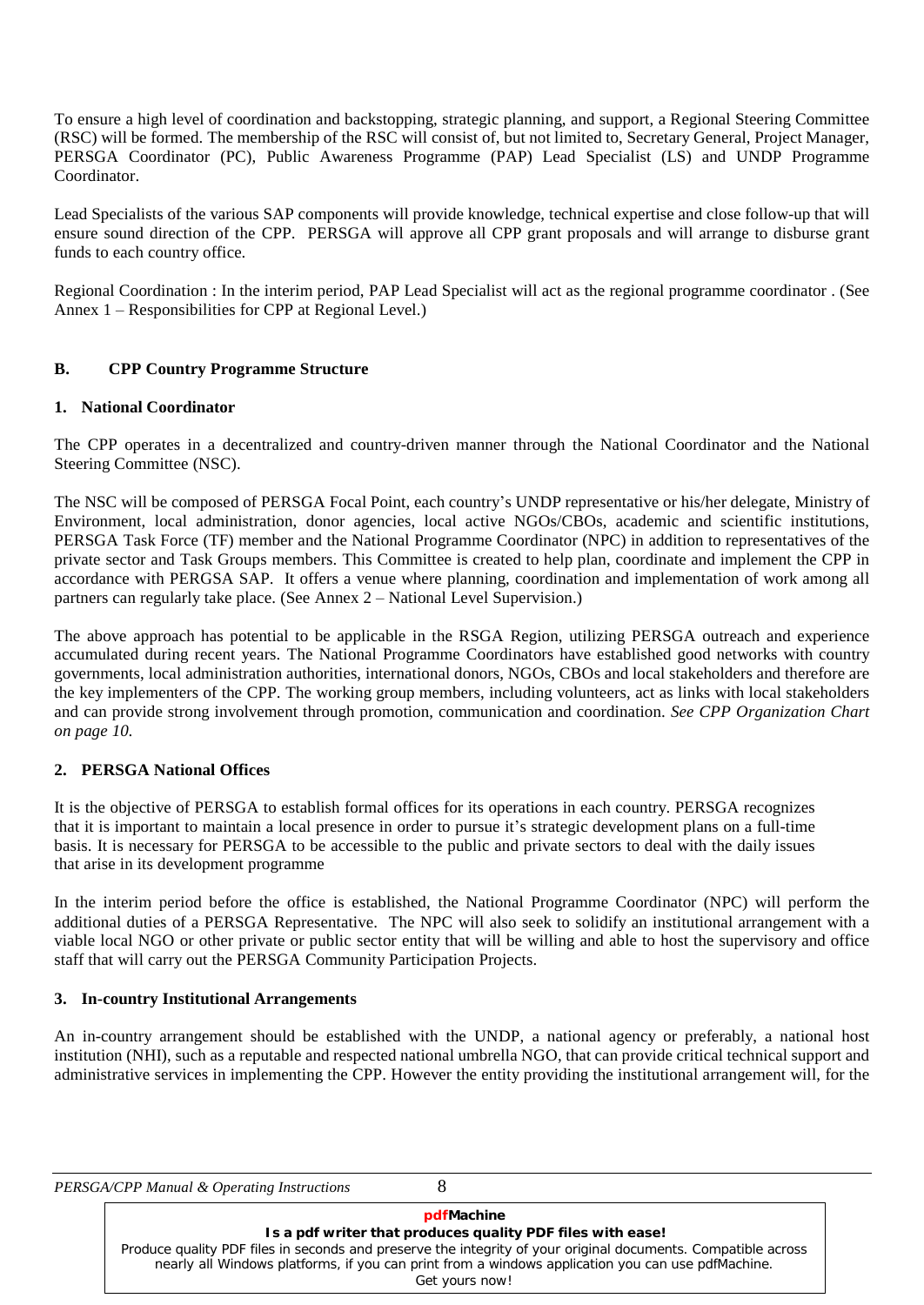immediate future, have no responsibilities for the implementation of the CPP -- aside from possibly being a member of the National Steering Committee.

A functioning, active and supportive national host institution is a key PERSGA objective as the NGO community and SAP goals for the region will benefit from an active lead national organization. An NHI should possess national stature and credibility, have compatible objectives with PERSGA, good working relations with CBOs and other NGOs, programme and management capacity, and a willingness to participate in micro-grants administration. The selection of the NHI should be done in consultation with PERSGA.

## **4. CPP Regional & Country Programme Strategy (CPS)**

PERSGA has developed a Regional Programme Strategy in collaboration with various stakeholders and the Country Programme Coordinators. Through transparent and participatory workshops and conferences, PERSGA will fine-tune its priorities, its approach and its regional strategy whenever it is warranted. This is communicated to all offices of the RSGA region. The country programme strategy (CPS) is the basis for all PERSGA operations in the country and ensures that it is compatible with and supportive of PERSGA strategic framework and focal areas. It provides a beneficial framework for allocating resources for the CPP and guiding programme implementation.

The strategy should comply with PERSGA CPP criteria for the design, selection and implementation of the projects. There has to be a close adherence to the approved focal areas and operations. The NSC should review country priorities for CPP in coordination with the Regional Coordinator to ensure that it is properly focused.

The development of the country strategy is a priority and should involve the NSC and key CPP stakeholders. It should be developed and approved by PERSGA before *any* grant funds can be committed to projects.

It is very important to provide the CPP Applicants with as much background information to help them to target the essential SAP activities. Therefore appropriate documents such as the pertinent sections from the CPS should be excerpted and attached to the guidelines (Appendix I).

> **C. CPP Organization Chart Figure 1**

# **PERSGA/ COMMUNITY PARTICIPATION PROJECTS**

# **See next page**

*PERSGA/CPP Manual & Operating Instructions* 9

#### **pdfMachine Is a pdf writer that produces quality PDF files with ease!**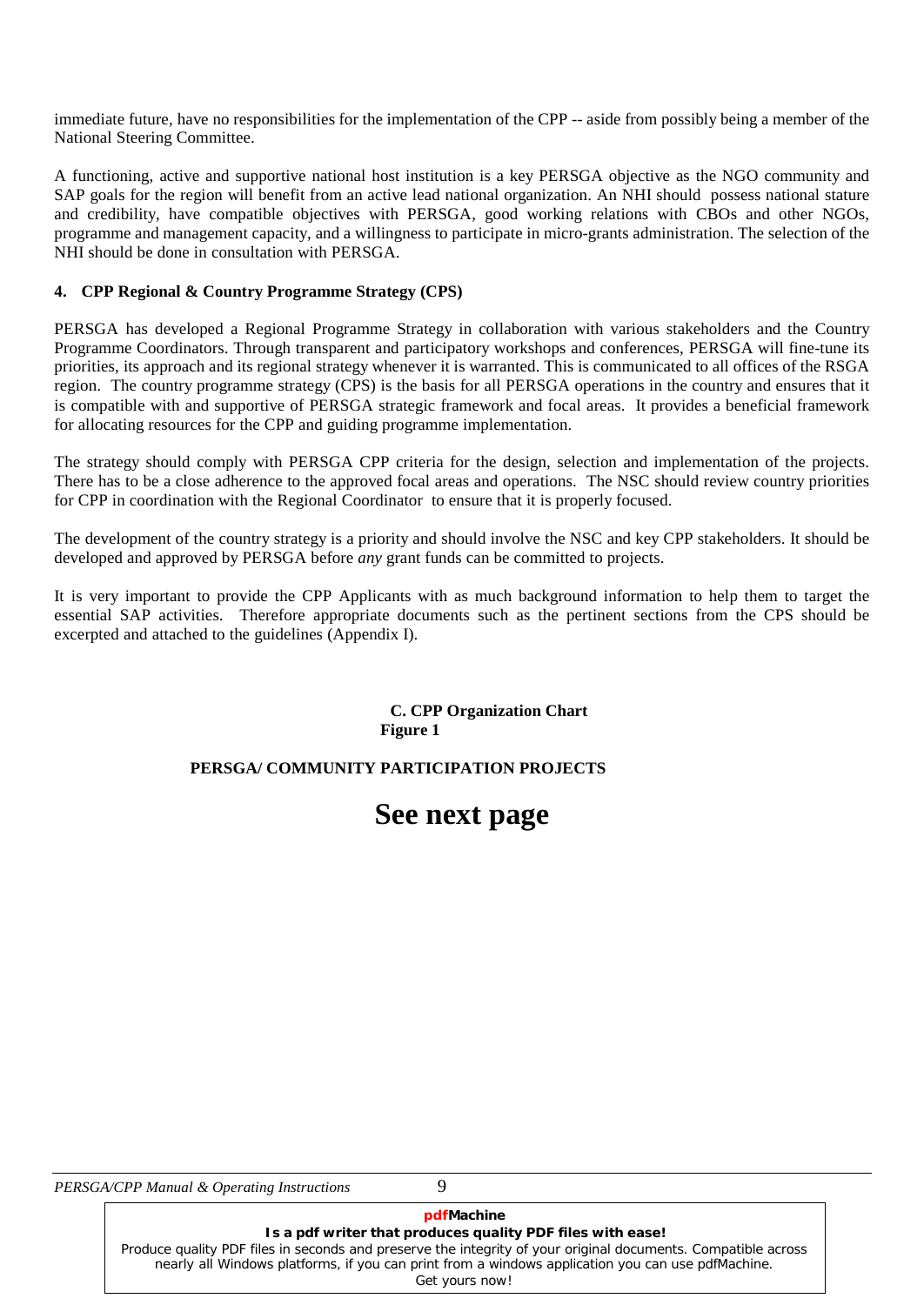

*PERSGA/CPP Manual & Operating Instructions* 10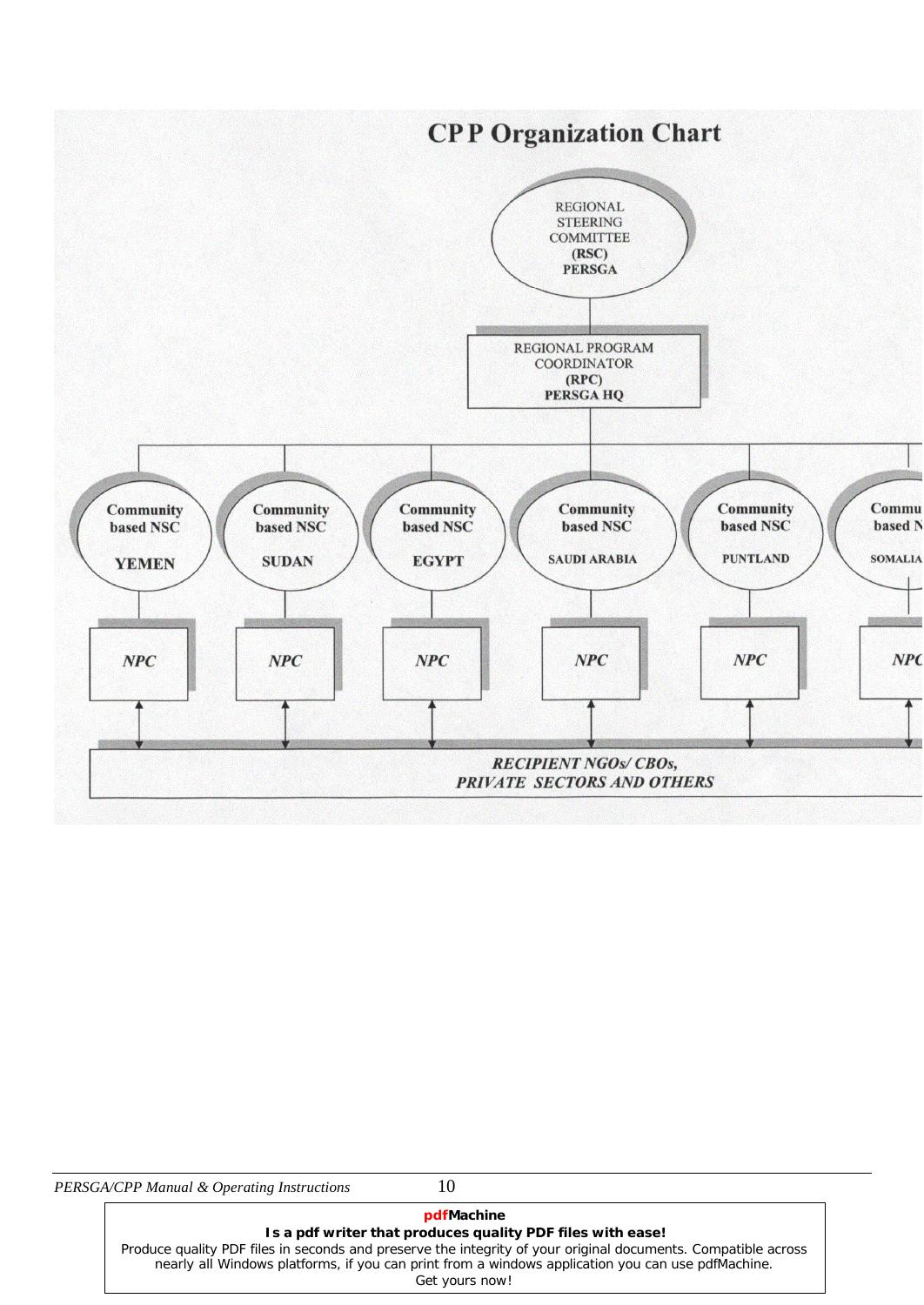so all applicants will be informed of the priority activities and interventions that are eligible for CPP funding.

# **IV. CPP BUDGET**

PERSGA headquarters (HQ) will notify National Programme Coordinators of the amount of grant funds that will be available, on a country-by-country basis, at the beginning of the CPP fiscal year. That amount will be a rough indication to the NPC to roughly plan how many project activities can be implemented during the year. The amount that will be actually provided to each country is entirely dependent on the fact that the proposals submitted are of a high enough quality that will warrant funding. Proposals that do not meet the established standards and criteria will not be funded.

NPCs will be provided with grant funds allocations on a quarterly basis  $-$  but only after all documentation from the grantees and the NPC required to justify the expenditures has been received and reviewed by PERSGA HQ. The amount of funds provided to the NPC will equal the quarterly allocation to each of the grantees that are on schedule with their activity implementation.

All CPP applicants will provide detailed budgets along with proposals – as called for in the Guidelines in Appendix I. Grantees must submit progress and financial reports that will be reviewed and approved by the NPC.

# **V. CPP PROJECT CYCLE**

The following describes the major steps in the cycle for developing, implementing, and administering a CPP community-based project. The process of developing and implementing a CPP project should take place in a participatory and consultative manner and normally involves the following steps: *(see figure 2 -CPP Cycle- on page 15)*

- Country Programme Strategy (CPS) Approved
- NPC/NSC should tailor Eligibility Criteria and Guidelines for Project Concepts and proposals Based on CPS, local conditions and capacities of NGOs proposals Based on CPS, local conditions and capacities of NGOs<br>• Programme Announcement (public or limited)
- 
- Dissemination of Information about Eligibility Criteria and How to Prepare and Submit Project Concepts through meetings
- CBO/NGO Identification of Problem/Threat in PERSGA Focal Area and in line with priorities outlined in country program strategy
- priorities outlined in country program strategy<br>
CBO/ NGO Preparation of Project Concept
- 
- Consultation with NPC and lead specialist, if necessary<br>• NPC/NSC Review and Selection of Project Concepts
- NPC/NSC Review and Selection of Project Concepts<br>• Planning Grants Authorized as Necessary for Community-based Proposal Development • Planning Grants Authorized as Necessa<br>• Analysis of Baseline Conditions
- 
- Definition of Project Objectives, Expected Results, Activities, and M&E Plan in accordance with PERSGA/CPP and CPS priorities
- NSC Review and Proposal Selection According to Established Eligibility and Selection  $\bullet$ Criteria

*PERSGA/CPP Manual & Operating Instructions* 0

#### **pdfMachine Is a pdf writer that produces quality PDF files with ease!**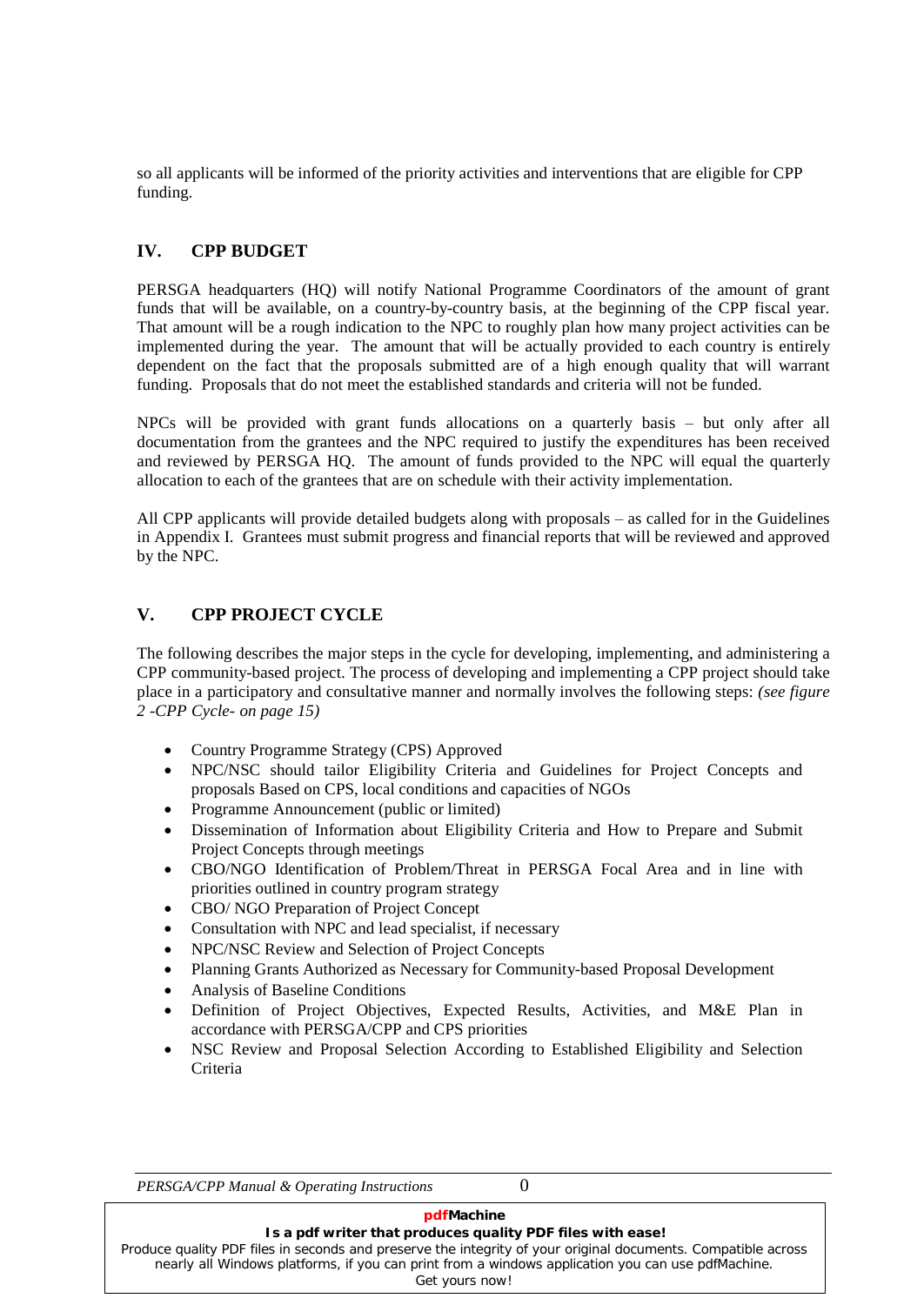- Rejection. Approval. or Reformulation.
- Signature of Grant Agreement (GA) between Grant Recipient and PERSGA<br>• Release of First Grant Disbursement
- $\bullet$
- Project Implementation and Participatory Monitoring
- Project Implementation and Participatory Monitoring<br>• Release of Subsequent Grant Disbursements Based on Technical and Financial Reports
- Project Participatory Assessment of Effects in the CPP Focal Areas / Regional Benefit
- Dissemination and Application of Lessons Learned and Best Practices by CPP and Project **Stakeholders**

## **Proposal Time Line**

PERSGA expects to make funding available for the Community Participation Projects in 2002. The CPP grant program will be tested for one year and the following are the critical timing points for the NPCs in the project cycle:

- A. Announcement of CPP in media for NGOs to solicit guidelines that NPC will send out immediately.
- B. Allow one month for submission of concept papers from interested NGOs.
- C. Allow two weeks for review, selection of best concepts and notification of NGOs to proceed to prepare proposals.
- D. Allow one month for receipt of proposals and budgets
- E. Allow three weeks to review proposals and select winners.
- F. Allow two weeks to make pre-award visit and negotiate Grant Agreements with winning NGOs.
- G. Allow three weeks to make first disbursement of funds to grantees.
- H. 2<sup>nd</sup> Round Announcement of CPP in media for NGOs to solicit guidelines that NPC will send out immediately.

## **A. Eligibility and Selection Criteria**

Requesting organizations should have a stable structure, adequate staff to operate, supervise and monitor proposed project activity and established financial and administrative systems to ensure financial and administrative responsibility. Such organizations shall justify the importance, priority and viability of proposed activities.

Criteria utilized in selecting the NGOs that will be awarded grants are very specific and detailed. The eligibility and selection criteria should be carefully considered in making grant awards. These are included in the attached model guidelines for Applicants and potential grantees (Appendix I) but *may be modified* by the NPC and NSC according to needs and capacity of the potential grantees and the local situation.

# **B. CPP Request For Proposals (RFP) Announcement**

Each country should adopt or revise its Country Programme Strategy, and identify the specific priorities it wishes to address in the CPP. This should be approved by PERSGA. Then it should prepare and

| PERSGA/CPP Manual & Operating Instructions |  |
|--------------------------------------------|--|
|--------------------------------------------|--|

| pdfMachine                                                                                                    |
|---------------------------------------------------------------------------------------------------------------|
| Is a pdf writer that produces quality PDF files with ease!                                                    |
| Produce quality PDF files in seconds and preserve the integrity of your original documents. Compatible across |
| nearly all Windows platforms, if you can print from a windows application you can use pdfMachine.             |
| Get yours now!                                                                                                |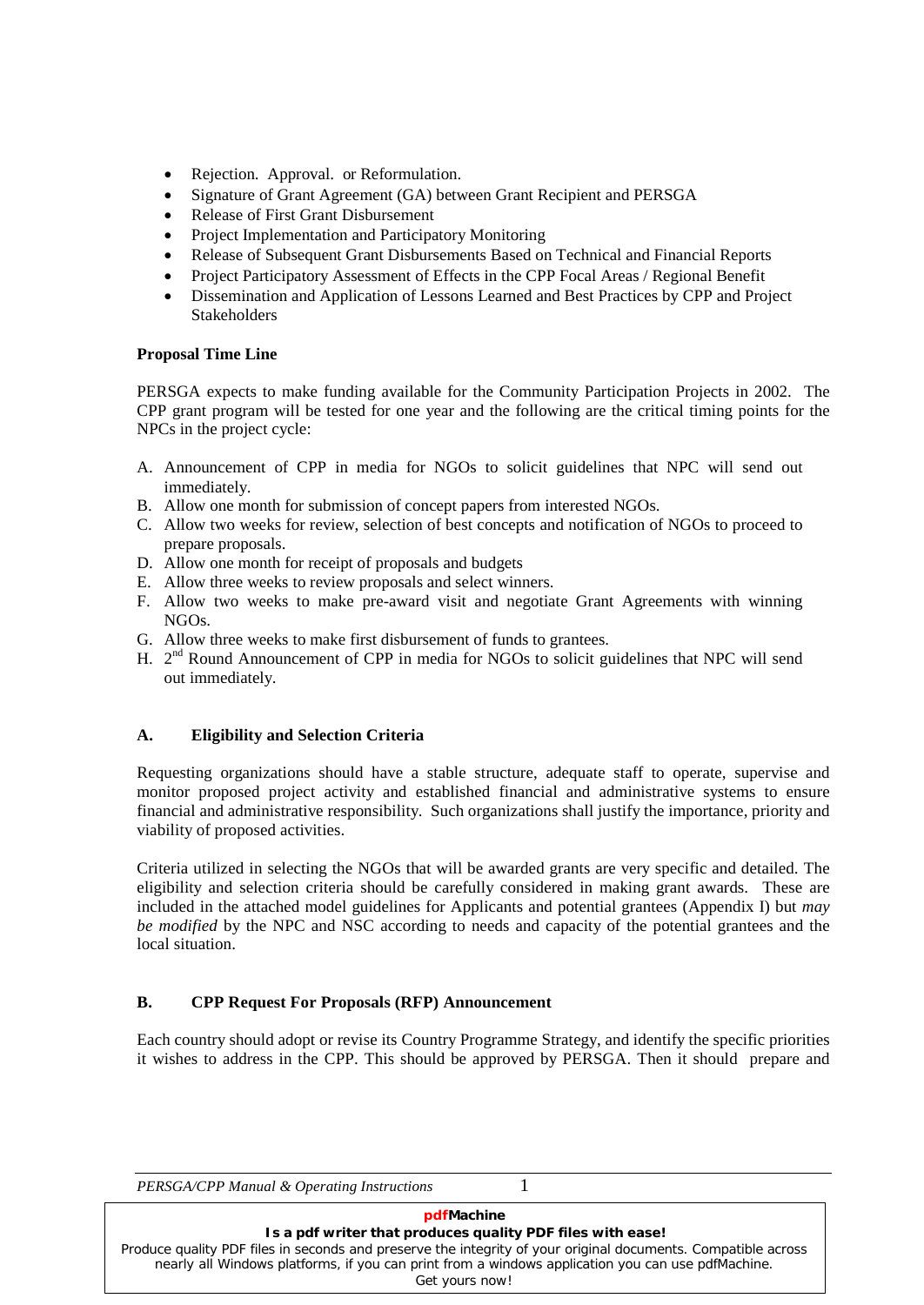issue a CPP Programme Announcement which includes CPP Project Proposal Preparation Guidelines (See Appendix I for model guidelines) setting forth the eligibility and selection criteria and grant making priorities, the application/proposal review process, and the formats for project concept and proposal development extracts of the country program strategy should be attached to inform applicants if priority interventions that PERSGA is willing to fund under the CPP. The NSC should also attach any other pertinent background materials that will assist the Applicants to prepare SAP-relevant proposals. In addition to extracts of the CPS, the background materials can be reports, professional articles, report writing tips and suggestions and other written material that will assist Applicant to prepare a relevant proposal.

The announcement information should clearly state that the CPP makes grants to NGOs and CBOs in the PERSGA focal areas, and that project costs may notexceed US\$ 20,000. It should also state whether an NGO or CBO may present a subsequent proposal after completion of a first project.

It is up to the NSC and NPC to decide if an NGO/CBO may be awarded only one CPP grant. It may be appropriate to allow an NGO/CBO to receive more than one CPP grant as long as the cumulative total does not exceed a certain sum, say US\$ 30,000. Based on prior consultation with PERSGA, NSC may authorize a second grant to a NGO/CBO beyond the US\$ 20,000 grant ceiling for follow-up activities to a successful CPP project, or if the second proposal is of special interest. The NSC in each country should adopt a policy about second proposals as part of its project selection criteria.

National Programme Coordinator (NPC) will use relevant and appropriate media to periodically (semiannually or annually) announce the offer of the Community Participation Projects Request For Proposals (RFP.) Announcements will be targeted for environmental NGOs/CBOs and other interested local groups and organizations to submit proposals in the required format and terms to the National Project Coordinator. Interested parties can request to receive the Guidelines and required documents to prepare a proposal.

A national workshop for project design and proposal writing may be considered for NGOs, CBOs and representatives of donors and local authorities to announce the CPP. If there is justification not to publicly announce the CPP in the media, National Programme Coordinator may send *CPP Project Proposal Guidelines* to a limited number of known and established NGOs and groups to facilitate the bidding process. However, the public announcement is a more transparent method of publicizing the CPP opportunity -- but there may be valid reasons not to make a mass public announcement. This should be discussed and confirmed with PERSGA headquarters.

# **C. Concept Paper**

NGOs interested in CPP should *first* submit a Concept Paper and preliminary budget to indicate, in broad strokes, the general ideas behind each proposed activity – before submitting detailed proposals. In this way both the Applicant/NGO and the NPC will avoid the effort and expense of preparing and reviewing proposals that are not suitable or do not meet the eligibility or selection criteria. It also is an effective method to filter out inappropriate or overly expensive project activities. Only after acceptance of the concept paper and written approval by the NPC should the NGO make the effort to develop and submit a proposal.

An outline for the Project Concept is provided in Appendix I. It is worthwhile to reiterate that

*PERSGA/CPP Manual & Operating Instructions* 2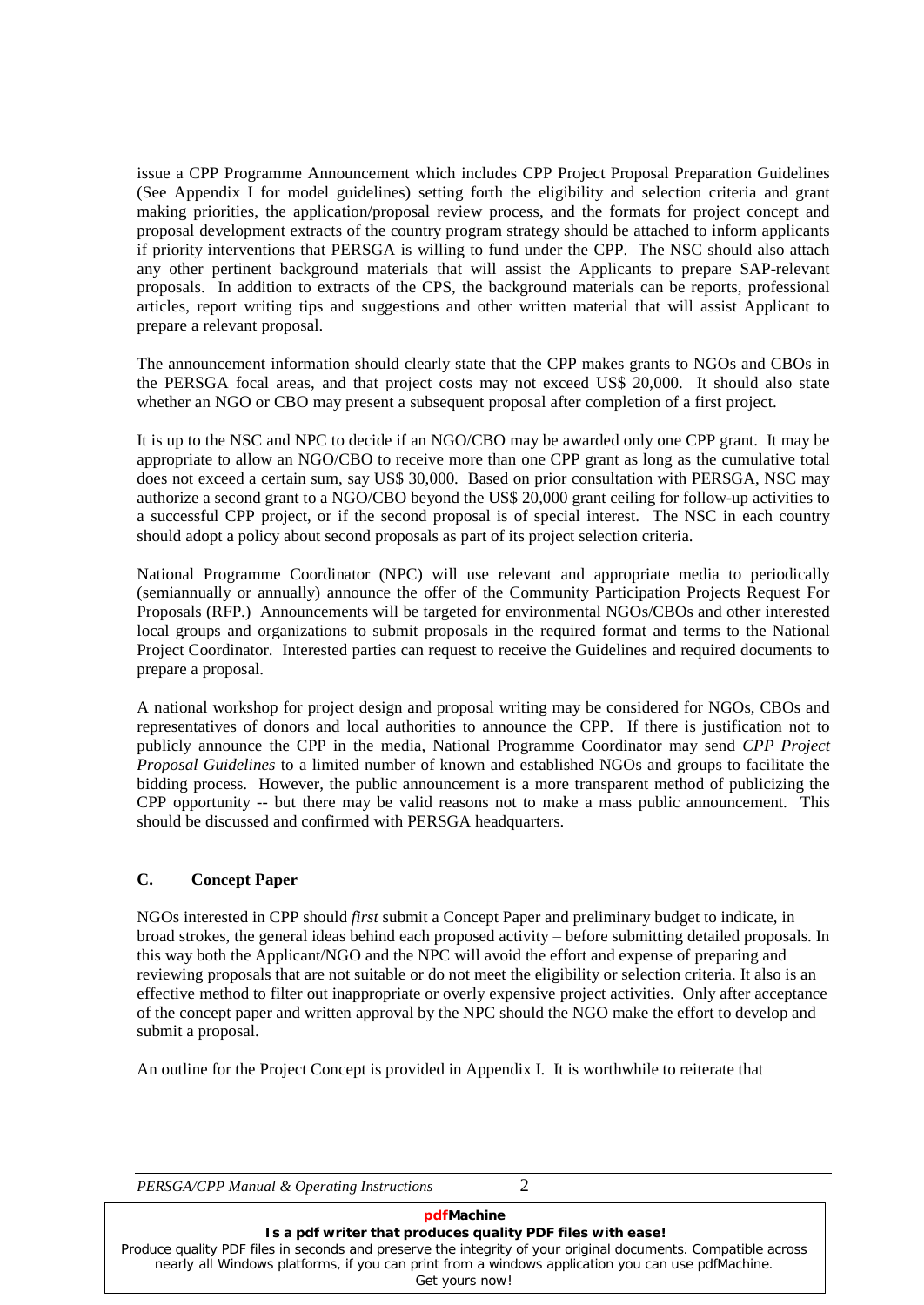PERSGA recommends that the guidelines be modified or simplified by the NSC and NPC according to the local conditions and the capacity of the potential grant applicants.

NGO/CBO project concepts may be reviewed and selected by the NPC or jointly by the NPC and NSC and this should be decided mutually. For speed and efficiency, it is desirable for the NPC to be solely responsible for reviewing and selecting project concepts. However, this is not a rule and the NSC may decide to make the final approval of project concepts. Each country programme should determine which modality it will follow, and to periodically review this decision to make sure that the modality chosen is working well. In both cases, project concept selection should be done on the basis of established eligibility and selection criteria in accordance with the CPS. Once the concepts have been selected, the proponent organizations will be notified of this decision and asked to develop complete project proposals.

It is important to achieve good project proposals that meet the PERSGA andGEF criteria. It is an important part of the NPC's responsibilities to work with NGOs and CBOs in proposal development.

## **D. Planning Grants**

In order to achieve good project proposals that meet CPP guidelines and criteria, it may be necessary to fund a small grant of no more than US\$ 1,000 to assist an inexperienced NGO develop a high priority proposal. It may be used to enhance capacity to understand he project cycle and design proposals or to facilitate a community workshop or stakeholders project design workshop in a participatory manner. As this is a grant, it has to be handled as a regular CPP grant request.

*PERSGA/CPP Manual & Operating Instructions* 3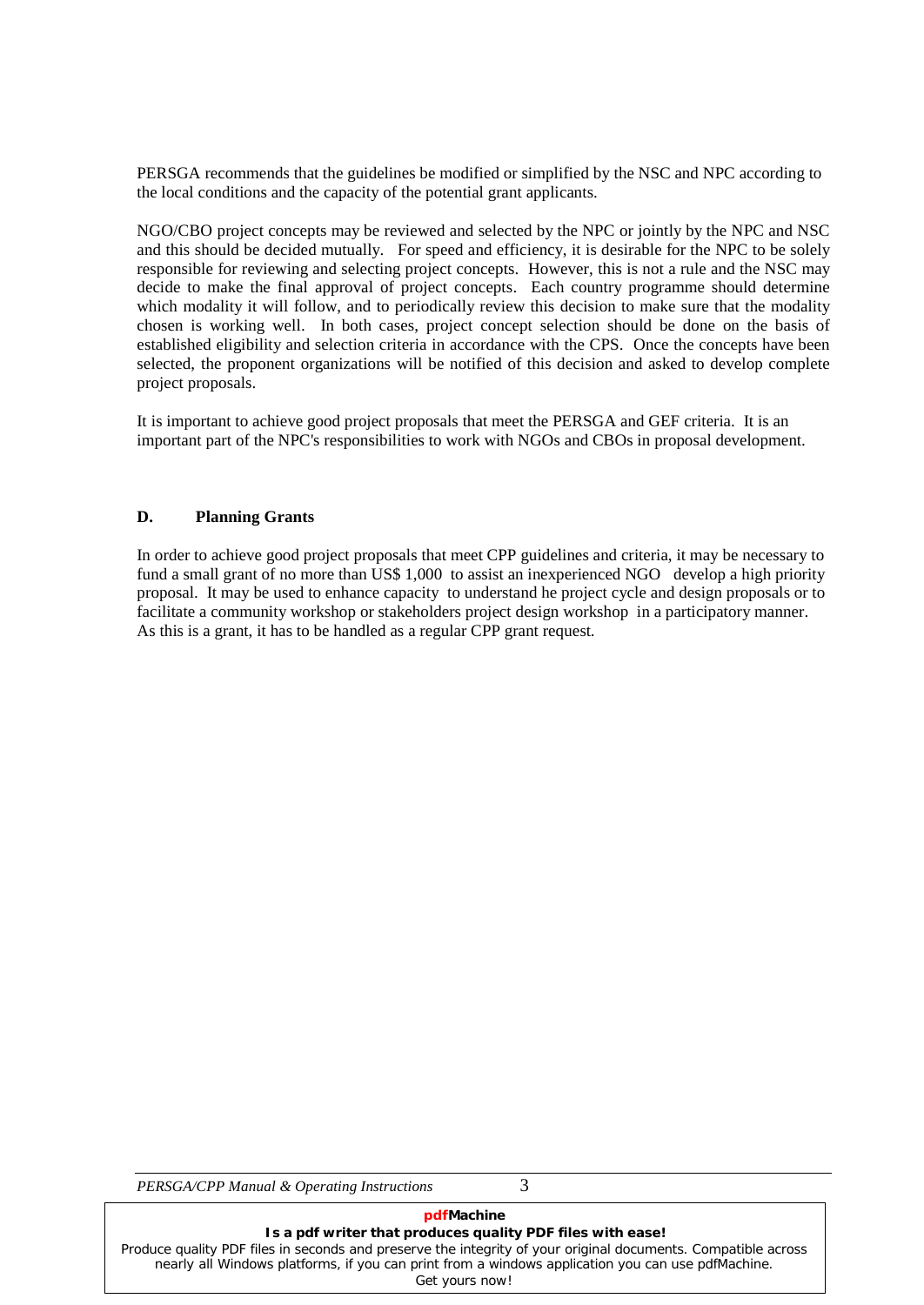**Figure 2 Flow Chart of Grant Disbursements & CPP Development**



*NSC=National Steering Committee. NPC=National Programme Coordinator.*

*PERSGA/CPP Manual & Operating Instructions* 4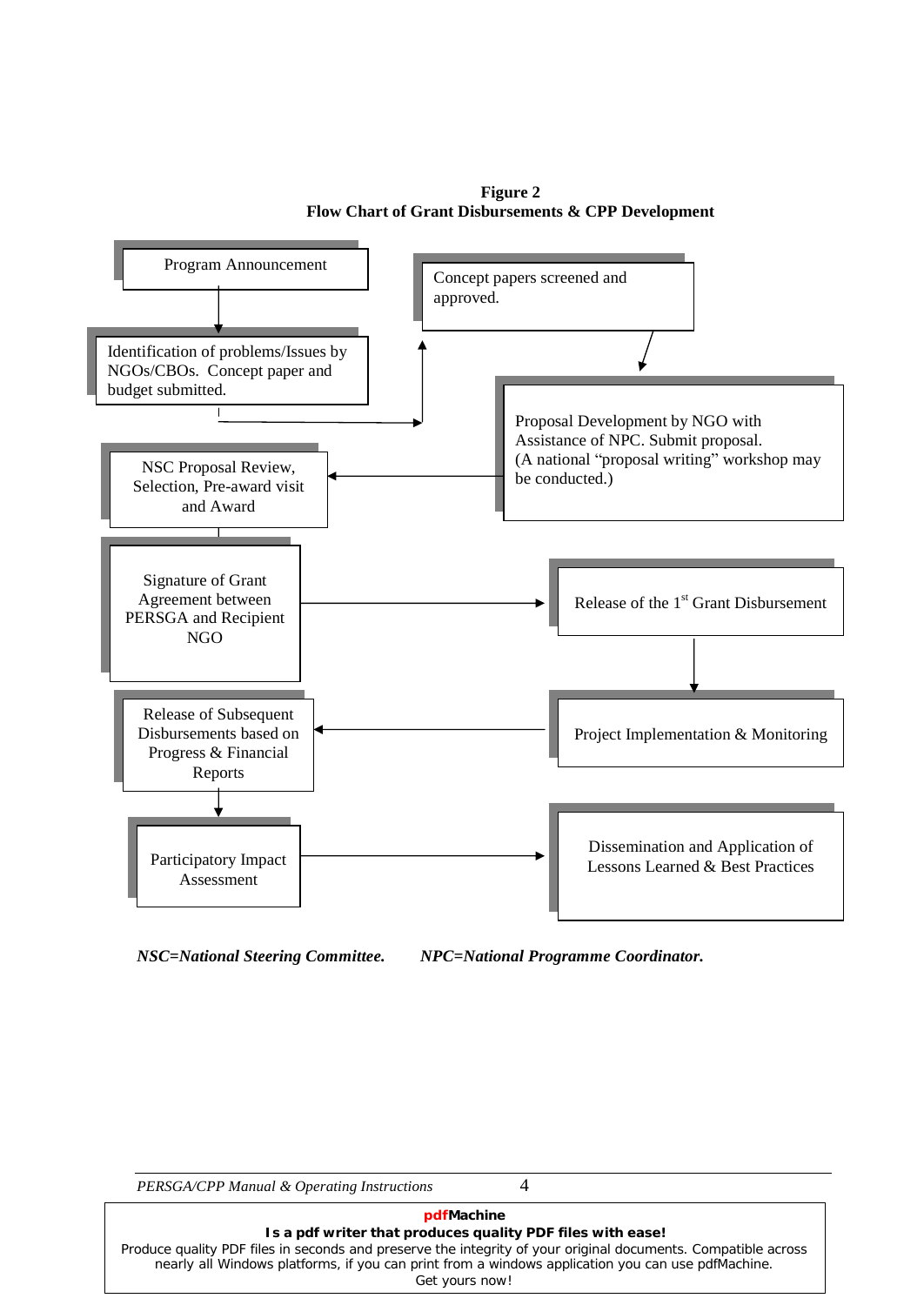## **E. Project Proposal**

The project proposal is to be developed after the concept paper has been approved. The CPP proposal is the most needed document to justify a grant so the proposing organization must clearly articulate how the project activities will have an effect on the focal areas and how the project will be undertaken. PERSGA understands that many of the NGOs/CBOs are young and inexperienced and lacking somewhat in capacity to prepare their proposals. PERSGA feels that the project proposal should be as simple as is necessary to encourage participation by CBOs and less experienced NGOs. Therefore, it is the intention of PERSGA that the proposals not be overly burdensome to the proposing organizations. However, it is essential that the essence of good planning and design be included in the proposals so NSC can properly assess the best proposals. For that reason the number of pages has been limited. Please note that the model guidelines, in Appendix I, are detailed and informative in order to provide the proposing organizations with clear statements of what is the required information and how it can be compiled by the Applicant. The NSC and NPC may modify the proposal outline according to the country situation and capacity of the organizations that will be applying for grants. The outline in Appendix I is a general and ideal proposal format. An experienced NGO/CBO that has been awarded past grants should be able to deal with the format but it will be too detailed for a relatively new NGO. A *Planning Grant* may be appropriate in certain cases when Project Concept provided by a new NGO is interesting but it lacks capacity to develop a proposal according to the required format.

The proposal shall include (a) Proposal Cover Page including Applicant Information (Appendix II)(b) Detailed Proposal *not to exceed 10 pages* plus (c) Project Work Plan and Monitoring Schedule (Appendix III) and (d) Line item Budget and budget notes (no page limit.) (See Appendix IV.)

# **VII. PROJECT INSTRUMENTS AND FUND DISBURSEMENT**

## **A. Competitive Review Process**

The National Programme Coordinator will review all proposals, assist applicants with reformulation, if needed, verify accuracy of proposal details by visit or other communications based on the Selection and Eligibility criteria included in proposal guidelines (Appendix I) The NPC will select the best of the proposals, arrange to have the proposals technically assessed by experts (if required). Those proposals that pass the te proposals, arrange to have the proposals technically assessed by experts (if required). Those proposals *competitive range of proposals.*<sup>7</sup> This assessment indicates that *each* proposals and are "*in the final competitive range of proposals.*<sup>7</sup> This assessment indicates that *each* proposal in the category is worthy, viable and eligible to be awarded a grant. The NPC will prepare a conclusive recommending memorandum for each final proposal and rank them in a priority order. This group of final possible proposals will be submitted to each of the members of the National Steering Committee (NSC) for review, evaluation, comment and ranking.

# **B. Award Process**

A meeting will be scheduled for the NSC in order to discuss the comments made by each of its members on each of the recommended proposals. At this meeting, the NSC will make its final decisions on the successful applicants and the amount of each grant award all the best proposals will be sent to PERSGA. In almost all cases, it is expected that PERSGA will concur with the NSC decisions. Any issues identified by PERSGA will be clarified through the NPC.

| PERSGA/CPP Manual & Operating Instructions |  |
|--------------------------------------------|--|
|--------------------------------------------|--|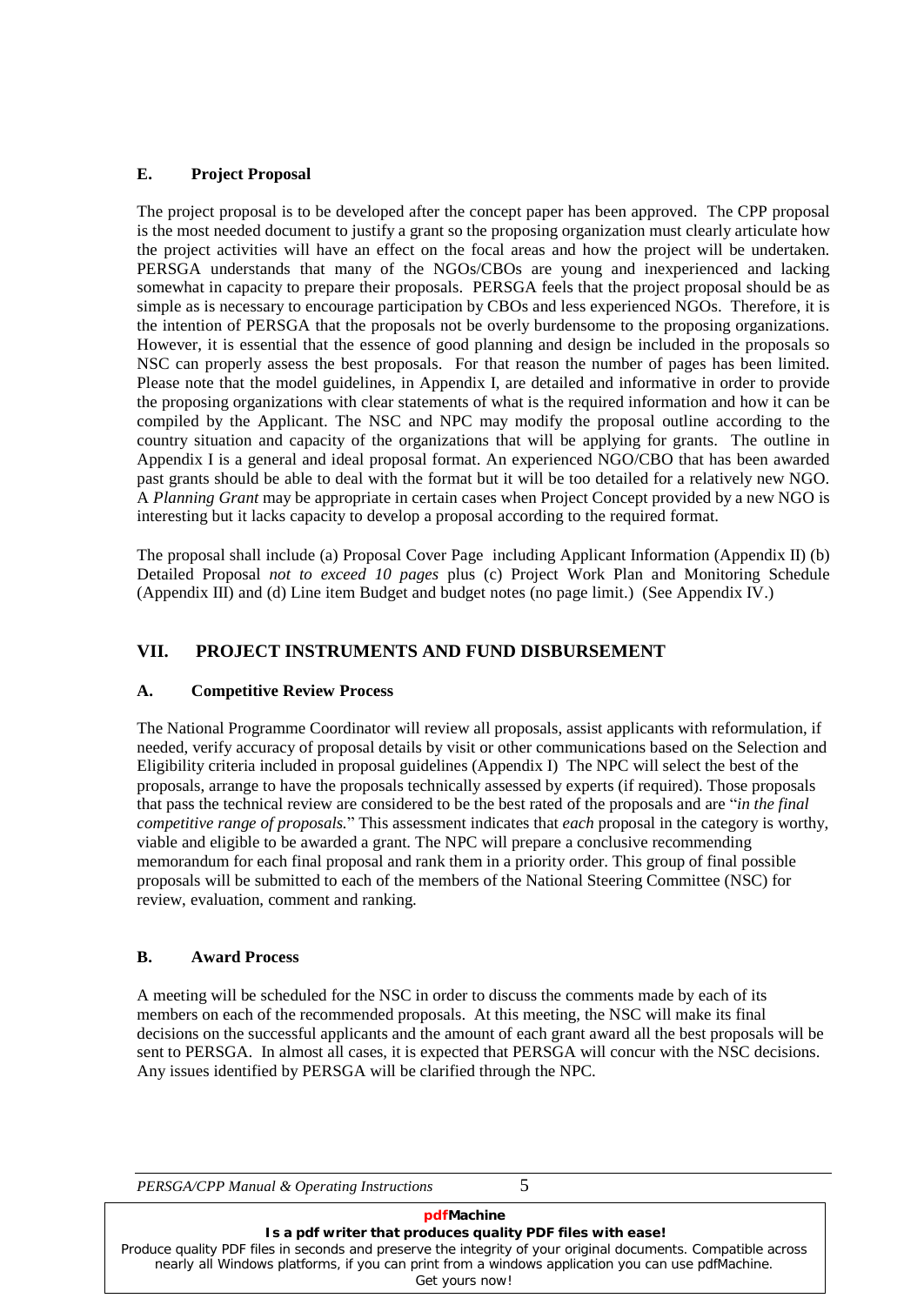If a visit to the Applicant's office and project site was not made earlier, a pre-award survey by the NPC If a visit to the Applicant's office and project site was not made earlier, a pre-award survey by the NPC<br>will be conducted to the NGO. The purpose is to physically visit the organization's office and to meet If a visit to the Applicant's office and project site was not made earlier, a pre-award survey by the NPC will be conducted to the NGO. The purpose is to physically visit the organization's office and to meet the organizat exists and is viable.

The number of grant awards will be dependent on the funds allocated for that granting session. It will also depend on the quality and number of proposals that were ranked to be in the final competitive range. It is not required for the NSC to utilize all the available grant funds of the national CPP budget if the quality of the proposals is not up to the standards demanded by the NSC. All decisions by the NSC are final.

## **1. Notification of Awards.**

Winners will be informed of the awards. PERSGA headquarters is to be informed of the awards and copies of each winning proposal are to be sent to PERSGA by the NPC.

All other proposing organizations should be notified in writing or by email that their proposals were not accepted. A brief letter/message should be sent to each unsuccessful applicant stating basically that (a) a large number of excellent concept papers/proposals were submitted and the competition to select finalists was high and available funds are limited; (b) while the Applicant's concept/proposal has merit, it was not selected (it is optional to provide reasons why it was not accepted.) (c) PERSGA regrets that it will not be able to fund the project; (d) express appreciation for the efforts made by Applicant; (e) hope Applicant can find funding from another source.

It is unfair to the Applicant to hold out hope to Applicant or raise their expectations for future funding if the proposal is not of high enough caliber to actually warrant future funding. This will only lead to unnecessary future correspondence and time and financial expense on both sides.

## **2. Grant Agreement (GA)**

An agreement is to be signed by the Grantee and PERGSA prior to *any* disbursement of funds. (See Annex 3.) The Grant Agreement (GA) is modeled on the *GEF/Small Grant Programme Memorandum of Agreement.* It provides for the grantee to utilize the funds only for the purposes for which it was requested and approved in the proposal and budget. It requires transparent financial management of all expenditures. Grantee must agree to make their financial records for the grant funds available for audit by NPC in order to verify and ensure that all grant funds are properly accounted for. Records of all expenditures must be available to be verified as correct. The Grantee will be financially responsible to reimburse any unauthorized, unallowed or unaccounted for expense. Quarterly Progress Reports should be submitted by the NGO to National Program Coordinator.

## **3. Disbursement Process**

## **a. Award Summary Form**

The NPC will prepare an *Award Summary Form* for each NSC-approved grant. (See Annex 4.) This document will provide key information about the grantee and the grant including a brief description of the grant activity and location and grant value. This is a basic one-page document that will be used for

|  | PERSGA/CPP Manual & Operating Instructions |  |
|--|--------------------------------------------|--|
|--|--------------------------------------------|--|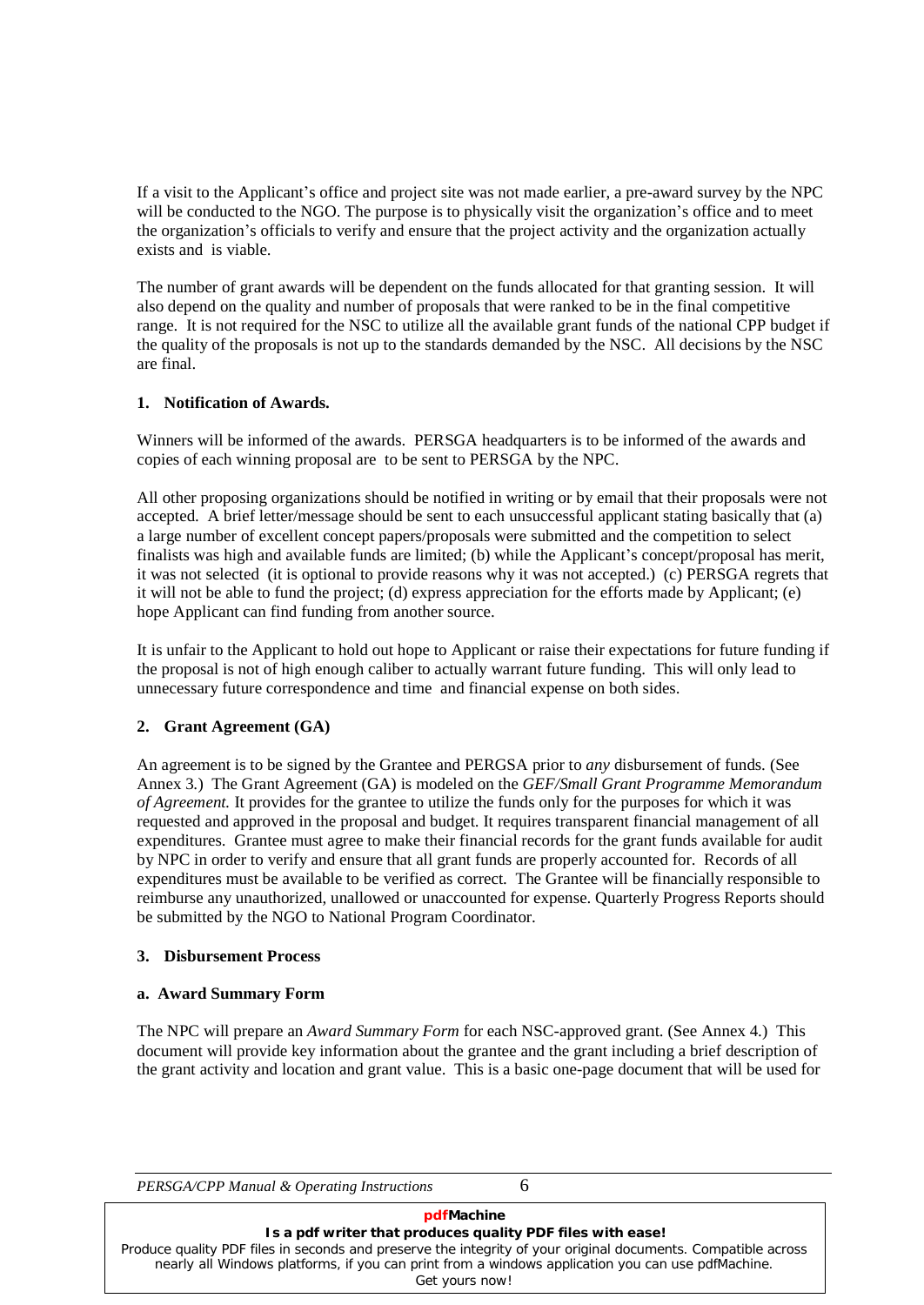CPP monitoring by PERSGA as well as for information purposes for concerned stakeholders. It will be sent to each NSC member and to PERSGA and may be shared with other funding organizations. This<br>form will include specifics of the payment schedule and amounts to be provided to each payee for each<br>award, Grantee's contact form will include specifics of the payment schedule and amounts to be provided to each payee for each NPC so that it can also serve as the authorization, along with the Grants Disbursement Table (see below), to transfer the first disbursement of funds to the Grantee.

The signed Award Summary Form and the signed Grant Agreement are the basis for authorizing the funding. Upon the completion of these two formalities, grant funds can be issued to the Grantee.

The handing-over of the Grant check by the NSC to the Grantee or a symbolic award ceremony may be done at a public event so that the planned project activity could be publicized.

## **B. Grant Disbursement Table**

After the NSC and PERSGA have agreed on the new projects, and Grant Agreements (GAs) have been signed by grant recipients, the NPC will prepare a grants disbursements table to send to PERSGA, along with all GAs. (See Annex 5.) The table should contain project identification numbers in sequential order, project names, grant recipients, date of signature of GAs, total amount of the grants in US dollars and local currency, duration of the grants (with starting and ending dates), disbursement schedules, i.e. date and amount of each disbursement.

This table is cumulative and the same table should be used to add each new project grant over the year so it can be reconciled and checked regularly.

Once PERSGA verifies that the GA and Award Summary Form are in conformance with the Grants Disbursement Table, an authorization to transfer funds to the grant recipients' accounts is sent. Each disbursement is contingent upon the grant recipient/project meeting the requirements outlined in the signed GA.

## **c. Progress Report & Requestfor Grant Disbursement Report**

The report format will be provided to the Grantee upon the first disbursement. Second and subsequent disbursements to the Grantee will be based on the satisfactory submission and acceptance of the Progress Report & Request for Grant Disbursement Report. (See Annex 6.)

The Grantee should provide this report quarterly to the National Programme Coordinator. It combines several important reports that are required to approve and justify the subsequent grant disbursement. This report:

- Requests the amount of the next grant disbursement and provides a summary of the financial status of the project;
- Requires a narrative report on the activities completed, problems encountered, and assesses project achievements to date against the work plan; These reports should convey a detailed summary of the activities during the quarter and how the activity is progressing. Each

*PERSGA/CPP Manual & Operating Instructions* 7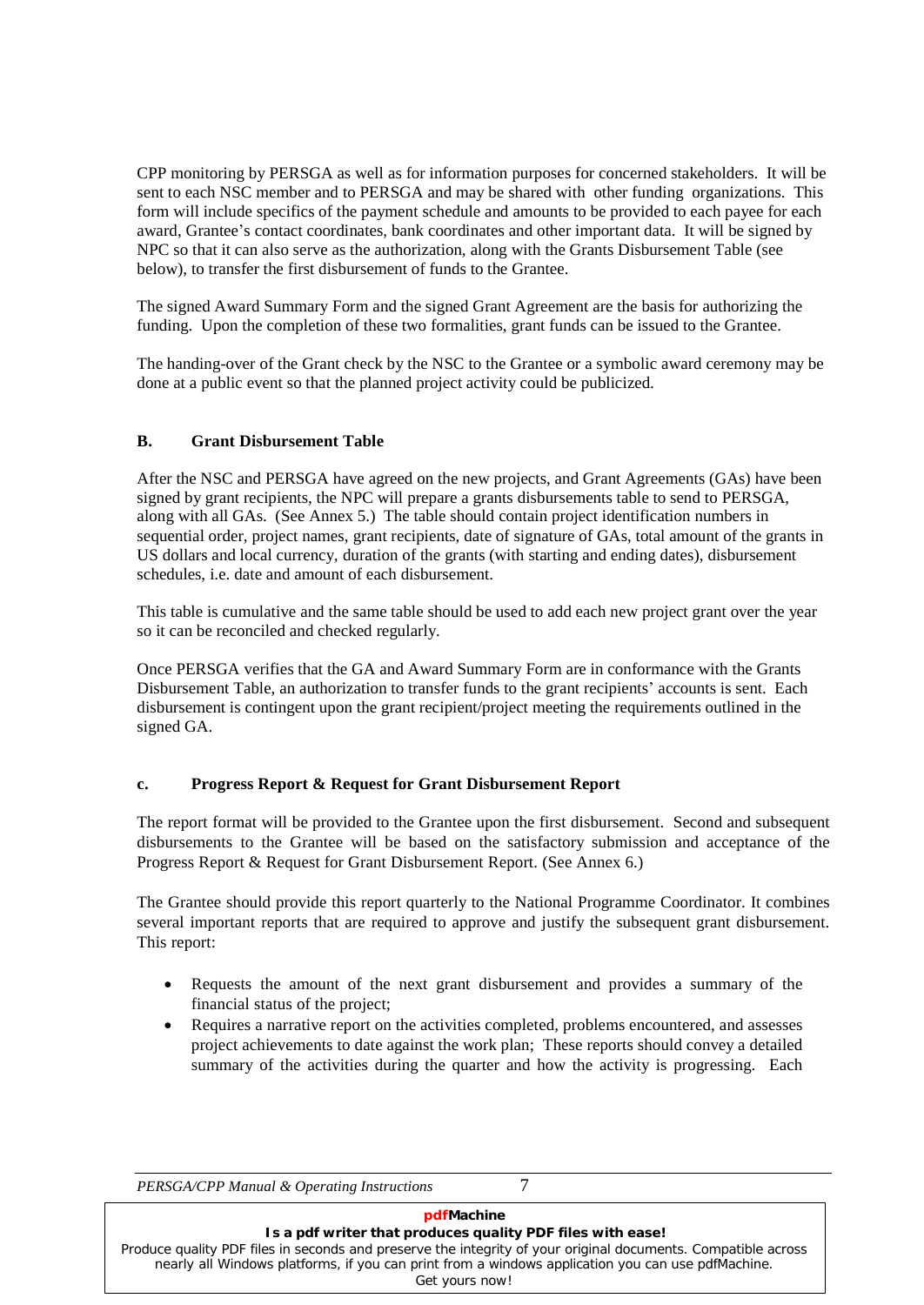respective report should also enable the grantee and the reviewer to determine whether the project is on course and following the original implementation plan, and to identify problems and formulate solutions as they arise.

- Requires for a financial report of expenditures during the past period, and
- Requires a cumulative expenditure report and a summary of the lifetime budget of the project, cumulative expenditures through the last quarter, expenditure for the current period, cumulative expenditure to date, budget balance to date.
- Requires details on the amount of contributions received and how these were used.  $\bullet$

All reports are due no later than the tenth day after the close of each quarter. Each quarter ends on March 31, June 30, September 30 and December 31.

## **4. Disbursements to Bank Account**

The fund disbursements are done through a request method. In order for PERSGA to deposit funds to an NGO's bank account, a funds request must be submitted to the NPC for verification and approval. Prior to submitting the funds request, the recipient agency must have submitted all financial reports on time with all receipts for the previous expenses. All original receipts must be made available to the NPC upon request. The NPC will then randomly sample the tabulated list of expenses and verify them with the report and actual receipts. If this sampling shows no discrepancies and the NPC has received the quarterly financial report (and activity progress is on schedule), additional funds are released to the NGO according to the project timeline for fund usage once the requested amount is approved.

# **VIII. CPP MONITORING & EVALUATION (M&E)**

Grantees must clearly demonstrate achievement of results in order to justify continued funding. Therefore the proposal must include a Monitoring  $&$  Evaluation (M&E) section. The proposal must detail the indicators, specify quantitative changes, and measurement methodologies that will be employed.

The Monitoring & Evaluation Plan describes how the baseline data were established; how impact and performance indicators are monitored and evaluated; what the targets are; what personnel/partners are involved in the effort; what assumptions, sampling information and measurement instruments are used; performance indicators are monitored and evaluated; what the targets are; what personnel/partners are involved in the effort; what assumptions, sampling information and measurement instruments are used; the grantee's contr schedule.

Each grantee will carry out a baseline survey of its work prior to starting project implementation. As well, the grantee must continue to collect all data required to report on a quarterly basis on the targets set out in its project plan. Reporting should be clear, concise and as accurate as possible, making reference to expected results, quantifiable targets and the activity work plan.

*Monitoring* allows CPP project staff and participants to identify and assess potential problems and obstacles during project and CPP implementation. Adjustments and corrections can then be made and thus enhance chances of project success.

*PERSGA/CPP Manual & Operating Instructions* 8

#### **pdfMachine Is a pdf writer that produces quality PDF files with ease!**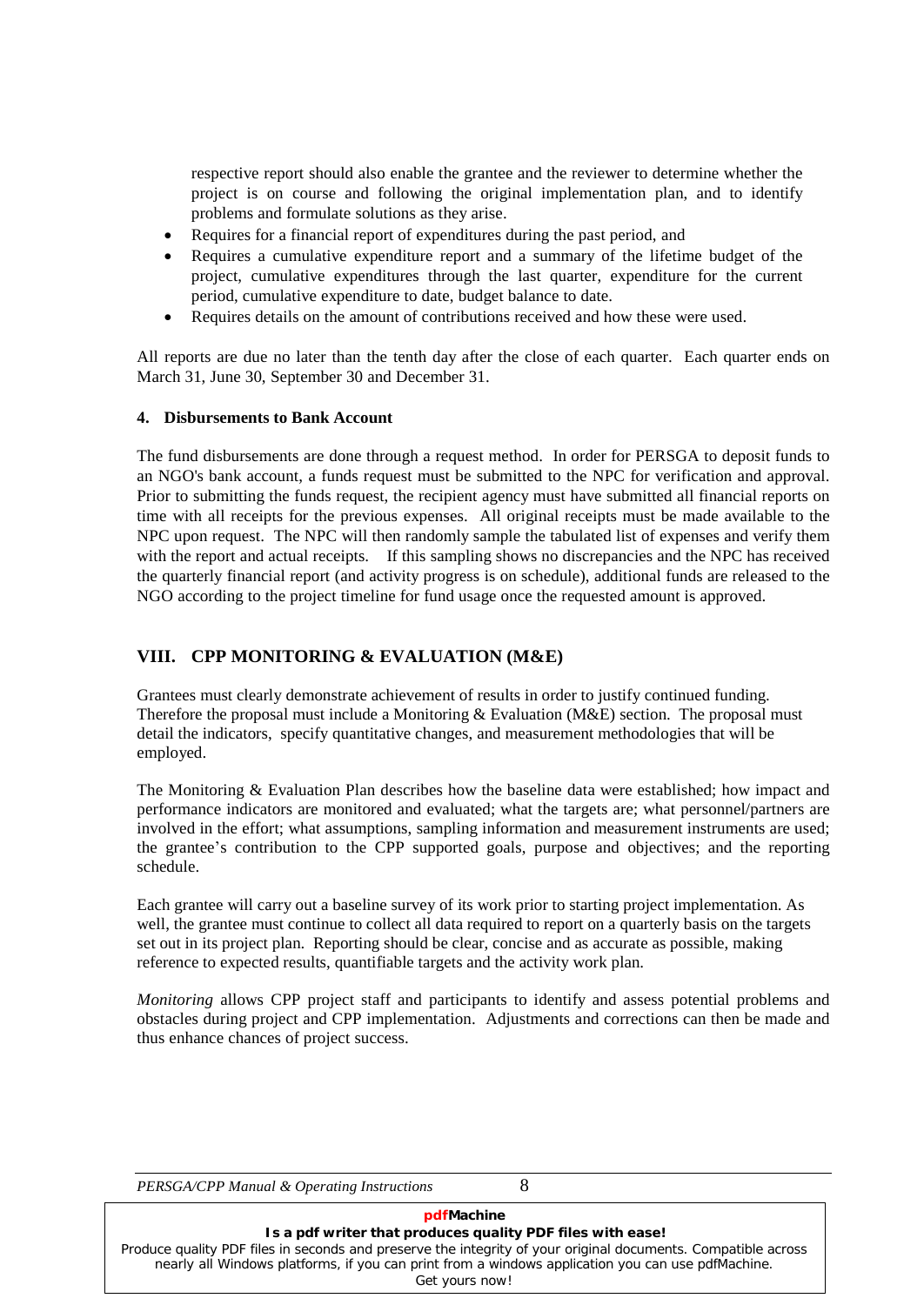*Evaluation* considers the results and effects of a project in terms of the local and global environment and the quality of life of the participants. Through this process, participants can attempt to understand and explain the effects of a project.

CPP views monitoring and evaluation, above all, as a participatory process which enables capacity building and understanding and applying lessons learned from project and CPP experiences. As such, CPP M&E activities are not intended to be and should not be regarded as judgmental or punitive measures.

# **IX. REPORTING**

## **A. Overview**

The National Program Coordinator will oversee the regular monitoring and reporting of impact of each The National Program Coordinator will oversee the regular monitoring and reporting of impact of each<br>grantee's development activity. PERSGA will work with each NPC to ensure that the SAP and CPP objectives are being met and that progress toward sub-objectives, performance indicators, targets and goals is recorded. Each NPC is ultimately responsible for:

- collecting and maintaining the appropriate data and records as accurately and timely as collecting and maintaining the appropriate data and records as accurately and timely as possible, and that this data is compared to the Grantee's targets, performance indicators and • collecting and maintaining the appropriate data a possible, and that this data is compared to the Grantee's project plan;
- Ensuring that the funds disbursed are being used by the Grantee for the purposes described in its approved plan;
- Ensuring that implementation schedules and activity plan are being followed as per the project proposal;
- maintaining appropriate communication and coordination with the PERSGA and National Steering Committee about each activity at each committee meeting or other meetings; and,
- Ensuring that a culture of solution orientation and best practice is being fostered by NPC as well as documented and disseminated at each Steering Committee meeting -- to assist the NGO community in their medium- and long-term planning to reduce the damaging effects of coastal and marine environmental problems.

# **B. Country Level Reports**

## **1. Quarterly Grants Disbursement Table Report**

The NPC is to maintain cumulative records, updating whenever a grant is awarded, including planning grants, the amount of each disbursement and to quarterly update the records and submit to PERSGA. This report is shown in Annex 5.

## **2. Site Visit Report**

Every monitoring visit to a project site by NPC, PERSGA, UNDP, GEF, donors, etc. should be documented and a report prepared by the visiting official. Each visitor to a project should be requested to prepare a brief site visit report. The report should be provided to the NPC after the visit and should

*PERSGA/CPP Manual & Operating Instructions* 9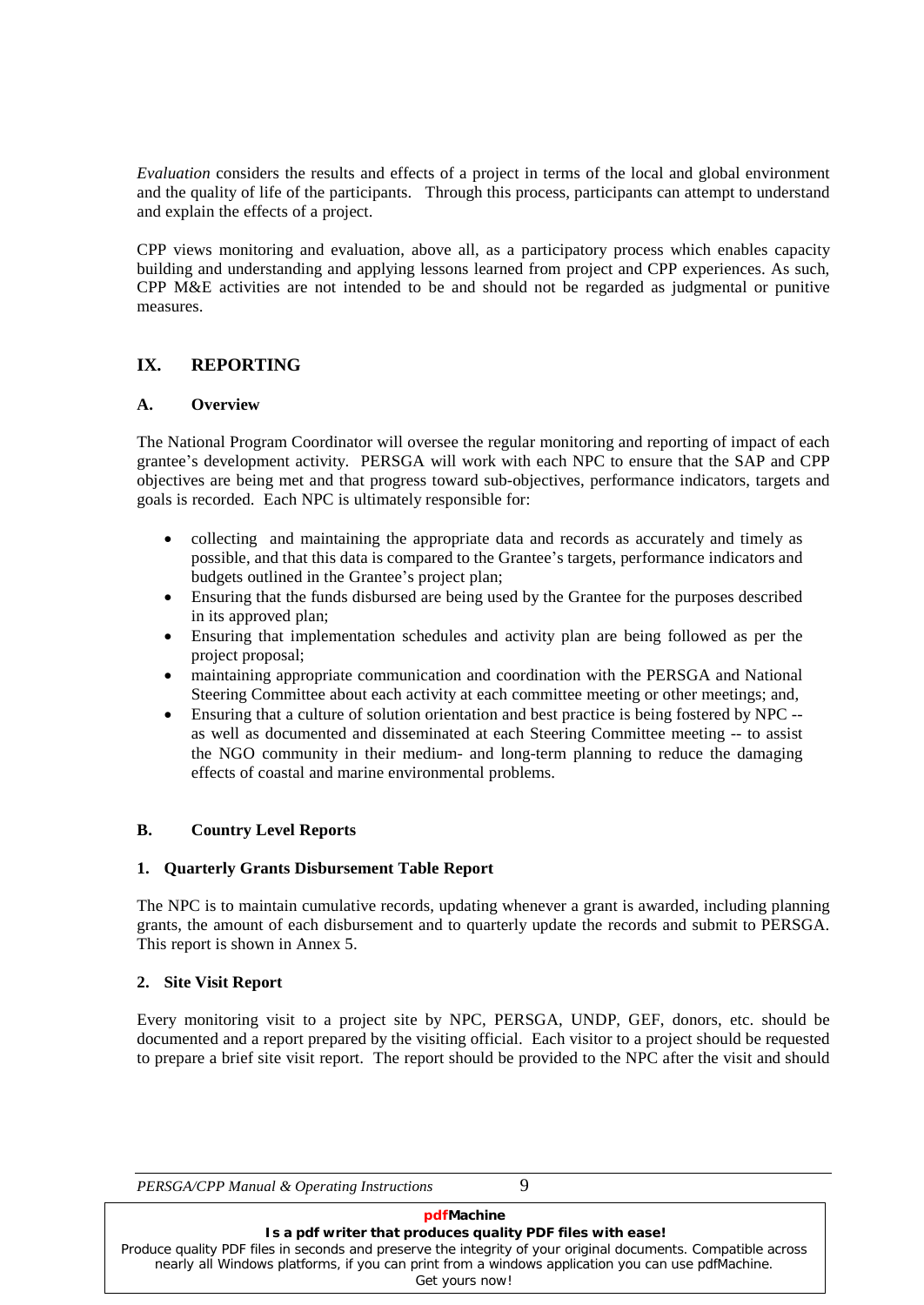contain details of objective of the visit, observations, recommendations and actions to be taken (or next steps). The Site Reports (Annex 7) can also be the basis of verification that grant funds are used for intended purposes. This report will be the basis of future monitoring follow-up visits and used later in the final evaluation of the project.

## **3. Final Report**

The Final Report (Annex 8) should be prepared by the National Programme Coordinator or his designee, and should include the *participatory evaluation* of the project and highlight the individual and collective voices of the project participants and other stakeholders. The report should describe:

- Whether the project objectives were met and if not, what were the principal obstacles and how they could have been avoided? **Principal positive aspects and deficiencies of the projects?**
- 
- Principal positive aspects and deficiencies of the p<br>• Benefits achieved during implementation? • Benefits achieved during implementati<br>• Assessment of project impact?
- 
- Assessment of project impact?<br>• Future plans (if any) to continue, expand or replicate project activities?
- Compare and assess planned expenditures against actual costs?
- Capture details of co-financing and non-CPP source contributions (cash or in-kind)

## **4. Lessons Learned Report (End of Project)**

The Lessons Learned Report (Annex 9) is based on Site Report/s, Final Report and Participatory Evaluation and may be prepared jointly with the grant recipient. The idea is to determine how to achieve a certain objective or how to improve project and CPP performance by exchanging knowledge and experience. It is important to describe what works, what does not work and why. With such information, it is possible to improve future grant project implementation Information, it is possible to improve future grant project implementation<br>This narrative report should address and explain *how and why* the project:

- effected the environmental problem with which it was dealing
- utilized the community to achieve project implementation and ownership and if this was critical to project success; The critical to project success;<br>■ utilized capacity-building to achieve project success;
- 
- utilized capacity-building to achieve project success;<br>• increased public awareness of local and regional environmental problems; • increased public awareness of loc<br>• addressed the gender issues;
- 
- addressed the gender issues;<br>• involved participation of local communities; • involved participati<br>• is sustainable;
- 
- is sustainable;<br>• generated co-financing and mobilized local resources, and to what extent; • generated co-financing and mobi<br>• is replicable or expandable;
- 
- had regional impact; and
- influenced government policy.

## **5. Semi-Annual CPP Progress Report**

The National Programme Coordinator is to report on technical and substantive project and programme progress on a semi-annual basis, with report due at headquarters on February 28 and 31 August. (See Annex 10.) The report should cover the following topics: project selection process, NSC meetings and activities; project monitoring and evaluation, including site visits and reporting; stakeholder workshops

#### **pdfMachine Is a pdf writer that produces quality PDF files with ease!** [Produce quality PDF files in seconds and preserve the integrity of your original documents. Compatible across](http://www.pdfmachine.com?cl)  nearly all Windows platforms, if you can print from a windows application you can use pdfMachine.

Get yours now!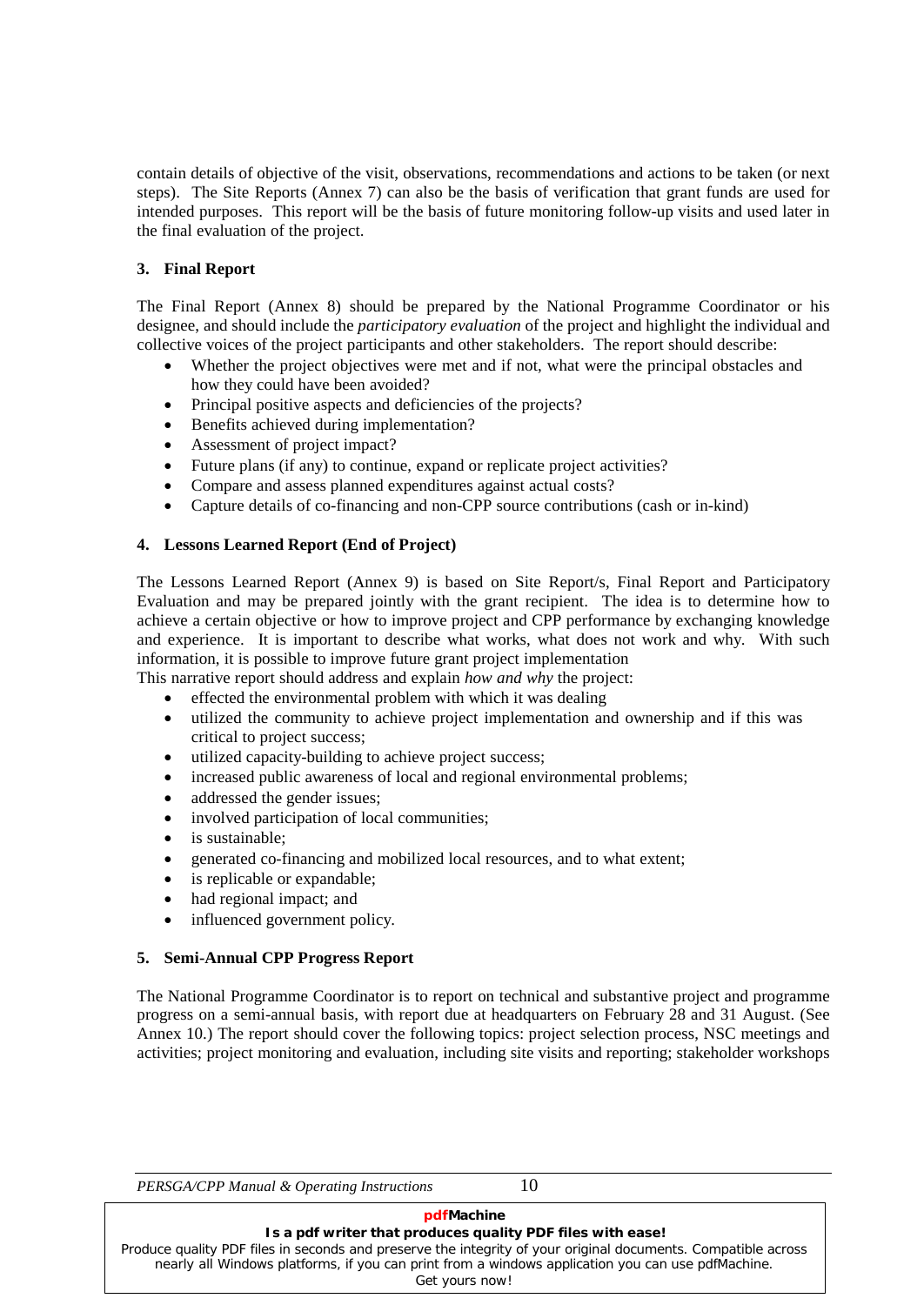and other CPP sponsored events, relations with UNDP and other agencies and donors; resource mobilization efforts and CPP visibility and communications activities.

#### **6. Annual Programme Review Report**

This annual review report should be conducted by the National Programme Coordinator and Steering Committee along with stakeholders to analyze the achievements and shortfall of the country CPP and its project portfolio to understand why certain approaches and strategies work and why others work less well. It is important to propose ways of improving country CPP.

*PERSGA/CPP Manual & Operating Instructions* 11